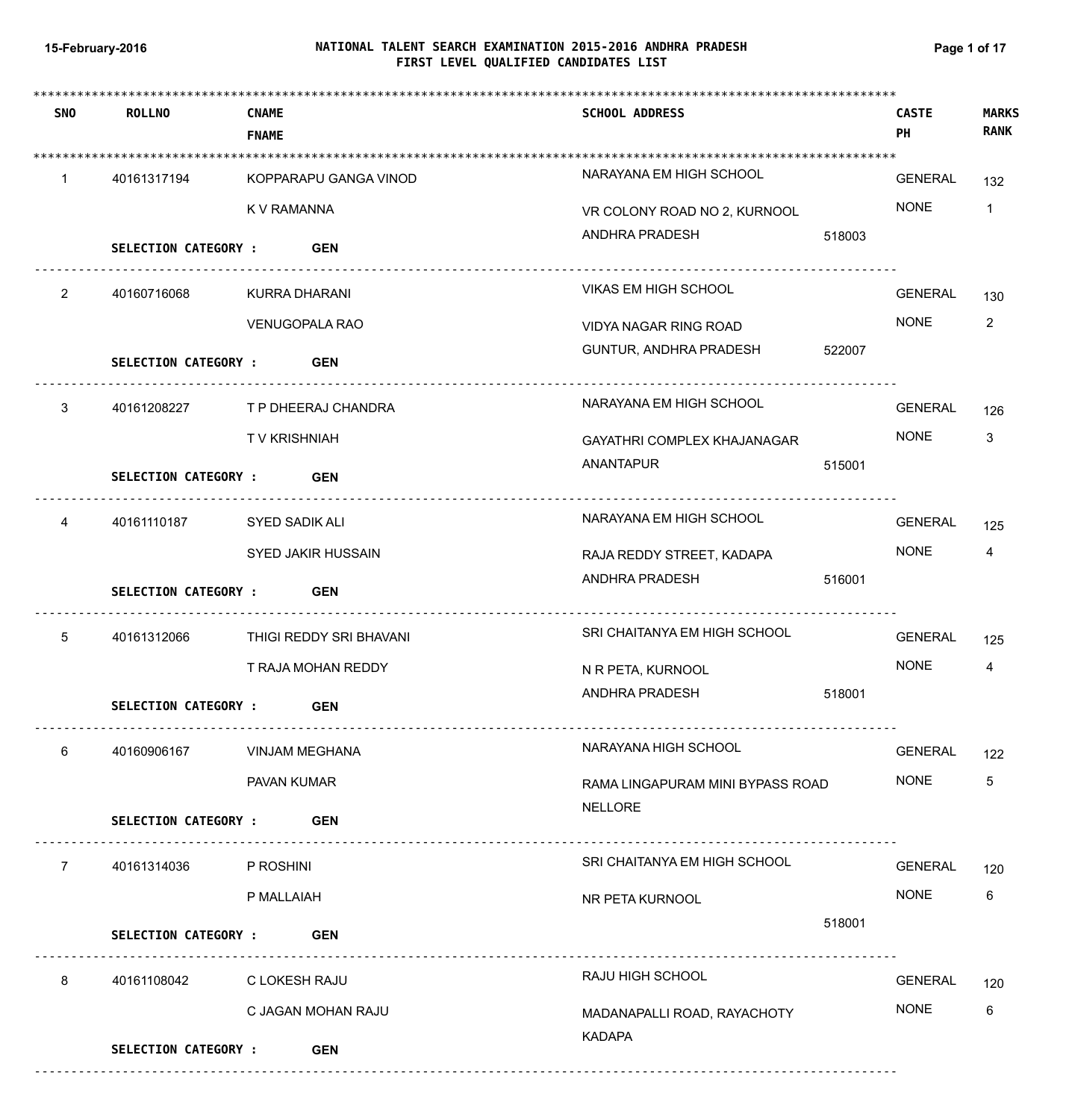# **NATIONAL TALENT SEARCH EXAMINATION 2015-2016 ANDHRA PRADESH 15-February-2016 Page 2 of 17 FIRST LEVEL QUALIFIED CANDIDATES LIST**

| <b>SNO</b> | <b>ROLLNO</b>               | <b>CNAME</b><br><b>FNAME</b> |                               | <b>SCHOOL ADDRESS</b>        |        | <b>CASTE</b><br>PH | <b>MARKS</b><br><b>RANK</b> |
|------------|-----------------------------|------------------------------|-------------------------------|------------------------------|--------|--------------------|-----------------------------|
| 9          | 40161009097                 |                              | <b>REESHMA PERAM</b>          | SRI CHAITHANYA HIGH SCHOOL   |        | GENERAL            | 118                         |
|            |                             |                              | <b>GIRI BABU PERAM</b>        | <b>G S MADA STREET</b>       |        | <b>NONE</b>        | $\overline{7}$              |
|            | SELECTION CATEGORY : GEN    |                              |                               | <b>THIRUPATI</b>             | 517501 |                    |                             |
| 10         | 40160316139                 |                              | PAVAN KUMAR VINAKOTA          | MP AND E V EM SCHOOL         |        | <b>GENERAL</b>     | 117                         |
|            |                             |                              | RAMESH VINAKOTA               | SHEELA NAGAR, VISHAKAPATNAM  |        | <b>NONE</b>        | 8                           |
|            | <b>SELECTION CATEGORY :</b> |                              | <b>GEN</b>                    | ANDHRA PRADESH               | 530012 |                    |                             |
| 11         | 40160322091                 |                              | <b>GOGINENI DHARMATEJASWI</b> | MP AND E V EM SCHOOL         |        | <b>GENERAL</b>     | 117                         |
|            |                             |                              | <b>VENKATA RAMANA</b>         | SHEELA NAGAR                 |        | <b>NONE</b>        | 8                           |
|            | <b>SELECTION CATEGORY :</b> |                              | <b>GEN</b>                    | VISHAKAPATNAM                | 530012 |                    |                             |
| 12         | 40161312183                 |                              | A BHANU PRAKASH               | SRI CHAITANYA EM HIGH SCHOOL |        | SC                 | 117                         |
|            |                             | A NAGARAJU                   |                               | <b>BHASKAR NAGAR</b>         |        | <b>NONE</b>        | 8                           |
|            | <b>SELECTION CATEGORY :</b> |                              | <b>GEN</b>                    | <b>KURNOOL</b>               | 518001 |                    |                             |
| 13         | 40160322178                 |                              | CHINAPANENI PREM KUMAR        | MP AND E V EM SCHOOL         |        | <b>GENERAL</b>     | 117                         |
|            |                             |                              | CH DHARMA RAO                 | <b>SHEELA NAGAR</b>          |        | <b>NONE</b>        | 8                           |
|            | <b>SELECTION CATEGORY:</b>  |                              | <b>GEN</b>                    | <b>VISHAKHAPATNAM</b>        | 530012 |                    |                             |
| 14         | 40160322253                 | S KRANTI KUMAR               |                               | MP AND E V EM SCHOOL         |        | GENERAL            | 117                         |
|            |                             |                              | S KOTESWAR RAO                | <b>SHEELA NAGAR</b>          |        | <b>NONE</b>        | 8                           |
|            | <b>SELECTION CATEGORY :</b> |                              | <b>GEN</b>                    | <b>VISHAKAPATNAM</b>         | 530012 |                    |                             |
| 15         | 40160316007                 | HIMANI YADAV                 |                               | MP AND EV EM SCHOOL          |        | <b>GENERAL</b>     | 116                         |
|            |                             |                              | YOGENDRA SINGH YADAV          | SHEELA NAGAR                 |        | <b>NONE</b>        | 9                           |
|            | <b>SELECTION CATEGORY :</b> |                              | <b>GEN</b>                    | VISHAKAPATNAM                | 530012 |                    |                             |
| 16         | 40160316205                 | KOTNI HAVIL RAJ              |                               | MP AND EV EM SCHOOL          |        | <b>GENERAL</b>     | 115                         |
|            |                             | K KONDALA RAO                |                               | <b>SHEELA NAGAR</b>          |        | <b>NONE</b>        | 10                          |
|            | <b>SELECTION CATEGORY :</b> |                              | <b>GEN</b>                    | VISHAKHAPATNAM               | 530012 |                    |                             |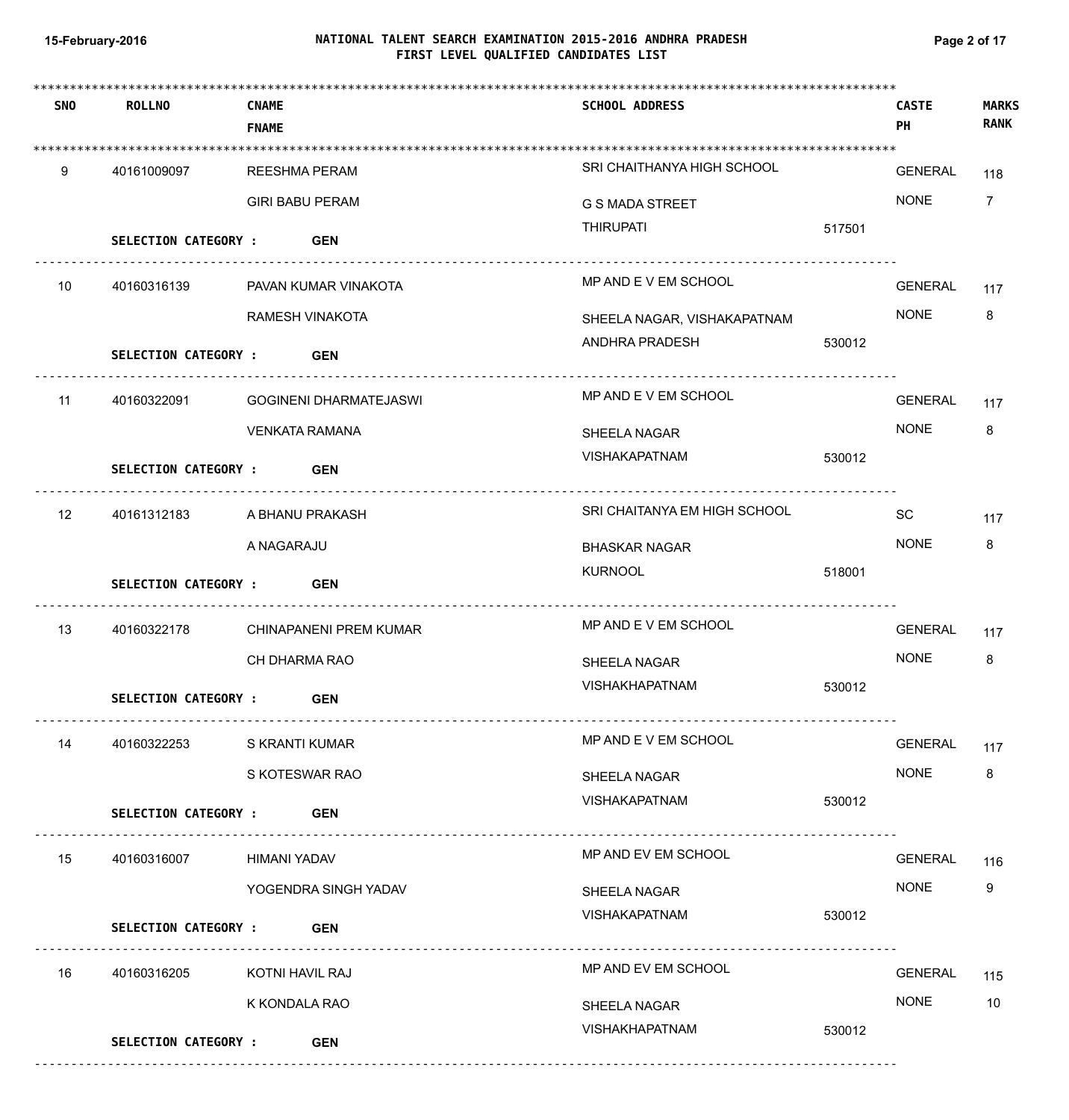# **NATIONAL TALENT SEARCH EXAMINATION 2015-2016 ANDHRA PRADESH 15-February-2016 Page 3 of 17 FIRST LEVEL QUALIFIED CANDIDATES LIST**

| <b>SNO</b> | <b>ROLLNO</b>               | <b>CNAME</b><br><b>FNAME</b> | <b>SCHOOL ADDRESS</b>        | <b>CASTE</b><br>PH | <b>MARKS</b><br><b>RANK</b> |
|------------|-----------------------------|------------------------------|------------------------------|--------------------|-----------------------------|
| 17         | 40160302261                 | NARLA VENKATA HRITHIK NIHAAL | MP AND EV EM SCHOOL          | GENERAL            | 115                         |
|            |                             | N RAMALINGESWARA RAO         | SHEELA NAGAR                 | <b>NONE</b>        | 10                          |
|            | <b>SELECTION CATEGORY :</b> | <b>GEN</b>                   | VISHAKAPATNAM                | 530012             |                             |
| 18         | 40160316023                 | K VINAY KUMAR                | MP AND EV EM SCHOOL          | GENERAL            | 115                         |
|            |                             | K POORNA BAHADUR             | SHEELA NAGAR                 | <b>NONE</b>        | 10                          |
|            | <b>SELECTION CATEGORY :</b> | <b>GEN</b>                   | VISHAKHAPATNAM               | 530012             |                             |
| 19         | 40160316169                 | K CHETAN SAHRUDHAI           | SRI CHAITANYA EM SCHOOL      | <b>GENERAL</b>     | 114                         |
|            |                             | K V V SATISH KUMAR           | REDNAM GARDENS, RAMNAGAR     | <b>NONE</b>        | 11                          |
|            | <b>SELECTION CATEGORY :</b> | <b>GEN</b>                   | VISHAKAPATNAM                | 530002             |                             |
| 20         | 40160908080                 | DAGADA BHANU VARDHAN REDDY   | NARAYANA HIGH SCHOOL         | <b>GENERAL</b>     | 114                         |
|            |                             | D VENKAIAH                   | PADAPUPALLI, NELLORE         | <b>NONE</b>        | 11                          |
|            | <b>SELECTION CATEGORY :</b> | <b>GEN</b>                   | ANDHRA PRADESH               | 524001             |                             |
| 21         | 40160316110                 | G KRITIK                     | MP AND EV EM SCHOOL          | <b>GENERAL</b>     | 114                         |
|            |                             | <b>G RAMA KISHORE</b>        | SHEELA NAGAR                 | <b>NONE</b>        | 11                          |
|            | <b>SELECTION CATEGORY :</b> | <b>GEN</b>                   | VISHAKHAPATNAM               | 530012             |                             |
| 22         | 40160316287                 | VARSHA BONAM                 | MP AND EV EM SCHOOL          | GENERAL            | 114                         |
|            |                             | <b>VENKATESH BONAM</b>       | SHEELA NAGAR                 | <b>NONE</b>        | 11                          |
|            | <b>SELECTION CATEGORY :</b> | <b>GEN</b>                   | VISHAKHAPATNAM               | 530012             |                             |
| 23         | 40161202262                 | <b>B MANOGNA KUMAR</b>       | NARAYANA EM HIGH SCHOOL      | GENERAL            | 114                         |
|            |                             | <b>B RAMA KUMAR</b>          | GAYATRI COMPLEX, KHAJA NAGAR | <b>NONE</b>        | 11                          |
|            | SELECTION CATEGORY : GEN    |                              | ANANTAPUR                    | 515001             |                             |
| 24         | 40160322267                 | ANIMESH SINGH KACHHWAH       | MP AND EV EM SCHOOL          | GENERAL            | 114                         |
|            |                             | ARUN SINGH K                 | SHEELA NAGAR                 | <b>NONE</b>        | 11                          |
|            | <b>SELECTION CATEGORY :</b> | <b>GEN</b>                   | <b>VISHAKHAPATNAM</b>        |                    |                             |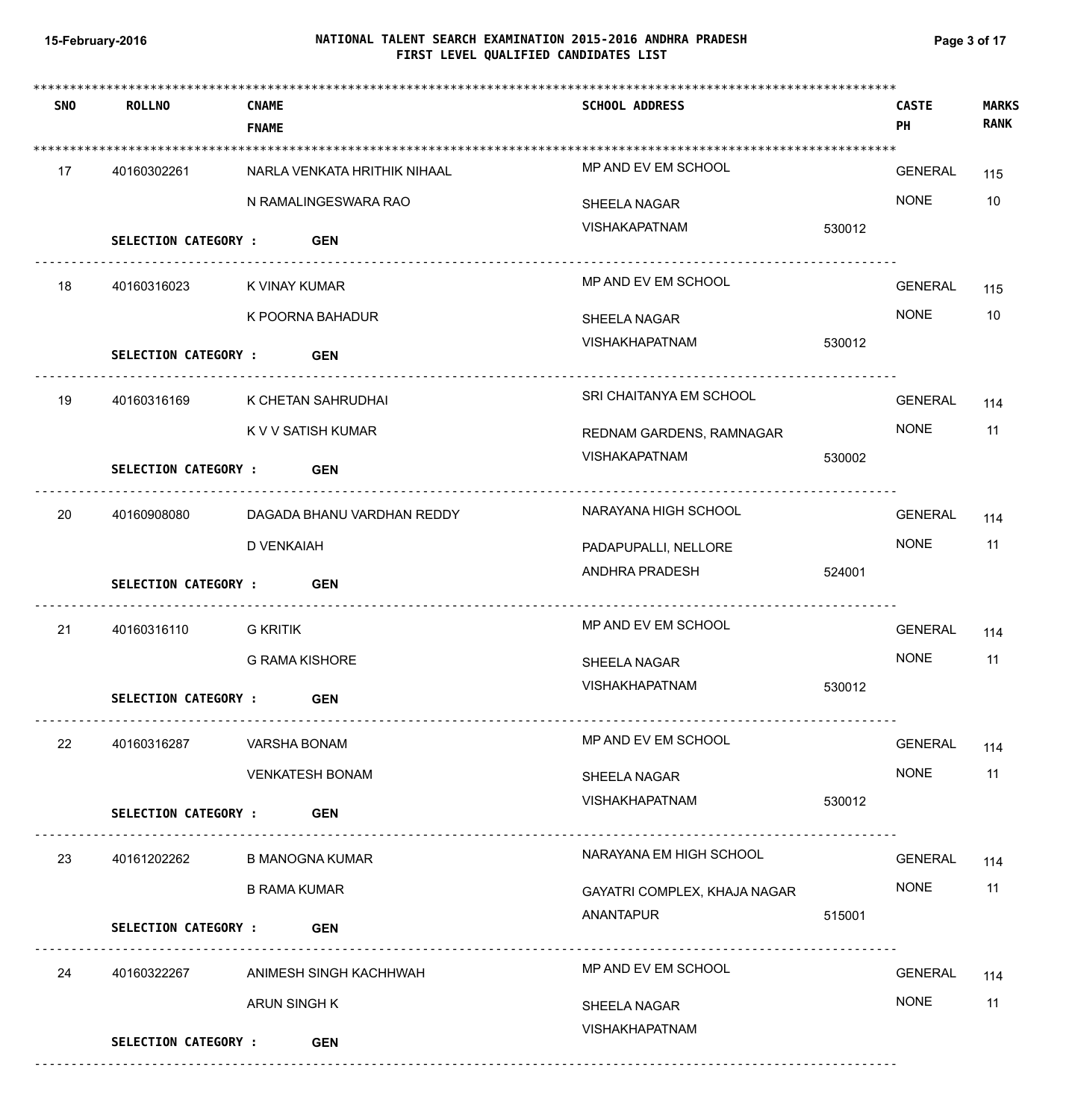# **NATIONAL TALENT SEARCH EXAMINATION 2015-2016 ANDHRA PRADESH 15-February-2016 Page 4 of 17 FIRST LEVEL QUALIFIED CANDIDATES LIST**

| <b>SNO</b> | <b>ROLLNO</b>               | <b>CNAME</b><br><b>FNAME</b> | <b>SCHOOL ADDRESS</b>                                              |        | <b>CASTE</b><br>PH | <b>MARKS</b><br><b>RANK</b> |
|------------|-----------------------------|------------------------------|--------------------------------------------------------------------|--------|--------------------|-----------------------------|
| 25         | 40160908133                 | O THARUN                     | NARAYANA HIGH SCHOOL                                               |        | GENERAL            | 113                         |
|            |                             | <b>RAMESH</b>                | RAMALINGAPURAM MINIBYPASS ROAD                                     |        | <b>NONE</b>        | 12                          |
|            | SELECTION CATEGORY : GEN    |                              | <b>NELLORE</b>                                                     |        |                    |                             |
| 26         | 40160322094                 | SAI CHANDAN NEELAM           | MP AND EV EM SCHOOL                                                |        | GENERAL            | 113                         |
|            |                             | RAMA RAO                     | <b>SHEELA NAGAR</b>                                                |        | <b>NONE</b>        | 12                          |
|            | SELECTION CATEGORY : GEN    |                              | <b>VISHAKHAPATNAM</b><br><u>----------------------------------</u> |        |                    |                             |
| 27         | 40160316016                 | ANDRA BHARGAVI               | MP AND EV EM SCHOOL                                                |        | GENERAL            | 113                         |
|            |                             | A S V GOPALA RAO             | SHEELA NAGAR                                                       |        | <b>NONE</b>        | 12                          |
|            | <b>SELECTION CATEGORY :</b> | <b>GEN</b>                   | <b>VISHAKHAPATNAM</b>                                              |        |                    |                             |
|            |                             |                              |                                                                    |        |                    |                             |
| 28         | 40161312236                 | BANDA DIVYA                  | SRI CHAITANYA EM HIGH SCHOOL                                       |        | GENERAL            | 113                         |
|            |                             | <b>B RAMESH</b>              | BHASKAR NAGAR                                                      |        | <b>NONE</b>        | 12                          |
|            | SELECTION CATEGORY : GEN    |                              | <b>KURNOOL</b>                                                     | 518001 |                    |                             |
| 29         | 40160714161                 | NALLURI VENKAT VIJAY KRISHNA | SRI CHAITANYA SCHOOL                                               |        | <b>GENERAL</b>     | 112                         |
|            |                             | <b>MURALI KRISHNA</b>        | REDDY PALEM                                                        |        | <b>NONE</b>        | 13                          |
|            | <b>SELECTION CATEGORY :</b> | <b>GEN</b>                   | <b>GUNTUR</b>                                                      | 522509 |                    |                             |
| 30         | 40161202049                 | ABHIJITH K M                 | NARAYANA SCHOOL, 3-5-35/A                                          |        | GENERAL            | 112                         |
|            |                             | K MADHU                      | ENYATHULA BUILDINGS, BALAJI CIRCLE                                 |        | <b>NONE</b>        | 13                          |
|            | <b>SELECTION CATEGORY :</b> | <b>GEN</b>                   | HINDUPUR, ANANTAPUR                                                | 515201 |                    |                             |
| 31         | 40160322048                 | NALLANA ABHIJITH             | MP AND EV EM SCHOOL                                                |        | GENERAL            | 112                         |
|            |                             | N VENKATA KRISHNA GIRIDHAR   | SHEELA NAGAR, VSP VIZAG                                            |        | <b>NONE</b>        | 13                          |
|            | <b>SELECTION CATEGORY :</b> | <b>GEN</b>                   | <b>GAJUWAKA URBAN</b>                                              | 530012 |                    |                             |
| 32         | 40161206033                 | N GNANESWARI                 | NARAYANA EM HIGH SCHOOL                                            |        | <b>GENERAL</b>     | 111                         |
|            |                             | N CHANDRA SEKHAR             | OPP APSRTC BUS STAND                                               |        | <b>NONE</b>        | 14                          |
|            | <b>SELECTION CATEGORY :</b> | <b>GEN</b>                   | KHAJA NAGAR, ANANTAPUR                                             | 515001 |                    |                             |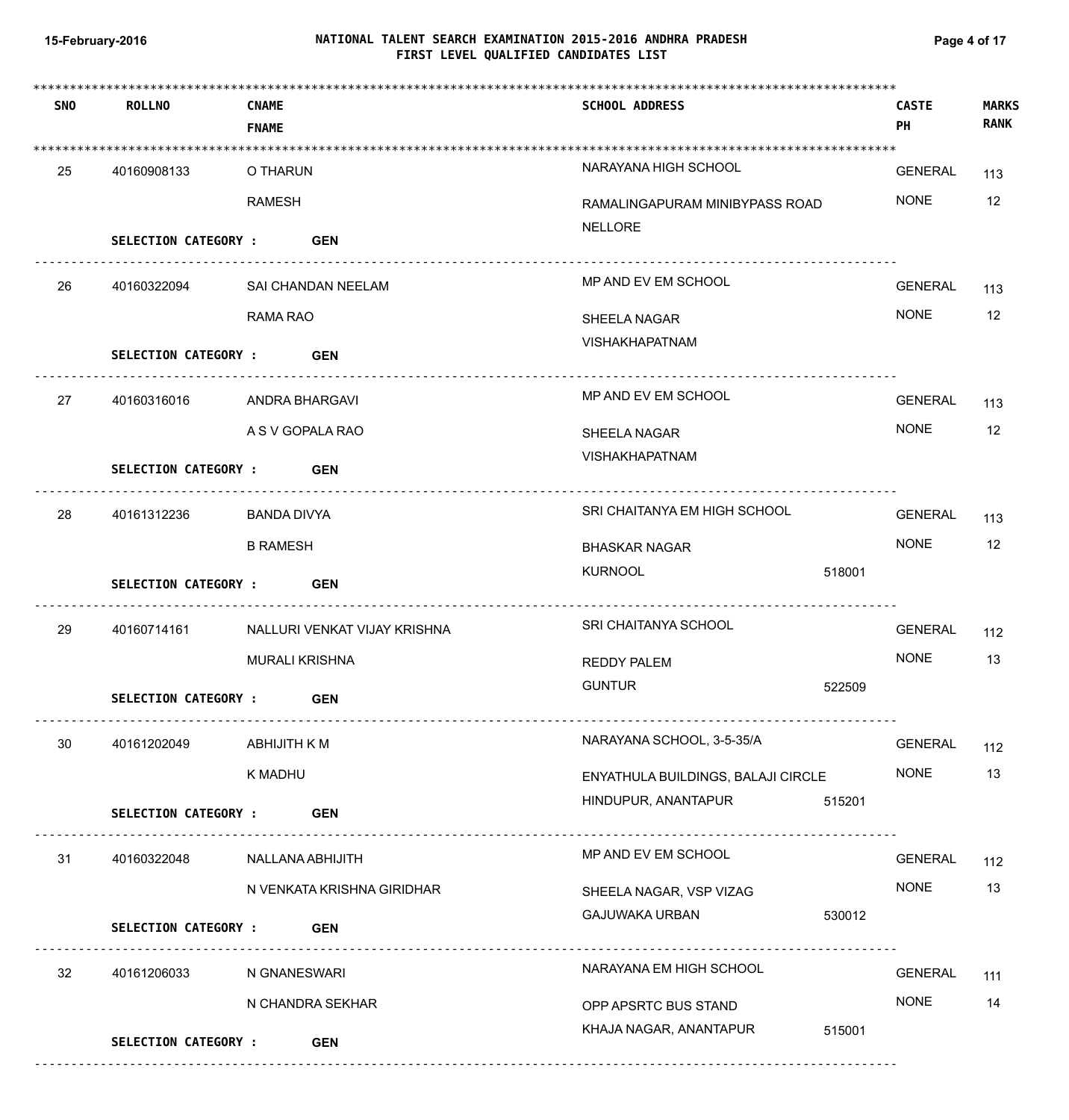# **NATIONAL TALENT SEARCH EXAMINATION 2015-2016 ANDHRA PRADESH 15-February-2016 Page 5 of 17 FIRST LEVEL QUALIFIED CANDIDATES LIST**

| <b>SNO</b> | <b>ROLLNO</b>               | <b>CNAME</b><br><b>FNAME</b>      | <b>SCHOOL ADDRESS</b>                            |        | <b>CASTE</b><br>PH | <b>MARKS</b><br><b>RANK</b> |
|------------|-----------------------------|-----------------------------------|--------------------------------------------------|--------|--------------------|-----------------------------|
| 33         | 40161205221                 | BORUMESALA YOGENDRA MAHESH        | NARAYANA EM SCHOOL                               |        | <b>GENERAL</b>     | 111                         |
|            |                             | BORUMESALA MADHUSUDHAN            | NEAR VENKATESHWARA TEMPLE, RAMNAGAR EX NONE      |        |                    | 14                          |
|            | <b>SELECTION CATEGORY:</b>  | <b>GEN</b>                        | ANANTAPUR                                        | 515004 |                    |                             |
| 34         | 40161010223                 | V JASWANTH                        | SRI CHAITANYA SCHOOL                             |        | <b>GENERAL</b>     | 111                         |
|            |                             | V CHANDRA SEKHAR                  | <b>GS MADA STREET, TIRUPATHI</b>                 |        | <b>NONE</b>        | 14                          |
|            | <b>SELECTION CATEGORY :</b> | <b>GEN</b>                        | CHITTOOR, TIRUPATHI                              | 517501 |                    |                             |
| 35         | 40160311139                 | RAVI KIRAN VARADA                 | SRI CHAITANYA EM SCHOOL, NEAR FLY<br><b>OVER</b> |        | <b>GENERAL</b>     | 110                         |
|            |                             | SURYANARAYANA                     | BAKKANAPALEM ROAD, MADHURAWADA                   |        | <b>NONE</b>        | 15                          |
|            | <b>SELECTION CATEGORY :</b> | <b>GEN</b>                        | <b>VIZAG</b>                                     | 531148 |                    |                             |
| 36         | 40161010236                 | S PRIYADARSHINI                   | SRI CHAITANYA EM SCHOOL                          |        | <b>GENERAL</b>     | 110                         |
|            |                             | A SEKHAR                          | NAGAMANI TOWERS, KONDAMITTA                      |        | <b>NONE</b>        | 15                          |
|            | <b>SELECTION CATEGORY :</b> | <b>GEN</b>                        | GREAMSPET, CHITTOOR                              | 517002 |                    |                             |
| 37         | 40160906062                 | S NITHISH KUMAR                   | NARAYANA HIGH SCHOOL                             |        | <b>GENERAL</b>     | 109                         |
|            |                             | <b>G SELVA KUMAR</b>              | PADARUPALLI, NELLORE RURAL                       |        | <b>NONE</b>        | 16                          |
|            | SELECTION CATEGORY :        | <b>GEN</b>                        | NELLORE, ANDHRA PRADESH                          | 524001 |                    |                             |
| 38         | 40160306073                 | <b>BALAM SAI ROHIT REDDY</b>      | SRI PRAKASH VIDYANIKETAN                         |        | <b>GENERAL</b>     | 109                         |
|            |                             | <b>B RAMA MOHANA REDDY</b>        | PRASANTHI NAGAR, PENDURTI                        |        | <b>NONE</b>        | 16                          |
|            | <b>SELECTION CATEGORY:</b>  | <b>GEN</b>                        | VIZAG DT, VIZAG                                  | 531173 |                    |                             |
| 39         | 40160322230                 | <b>BODDU ESWAR SATYA</b>          | MP AND EV EM SCHOOL                              |        | GENERAL            | 109                         |
|            |                             | <b>B YERNAIDU</b>                 | SHEELA NAGAR, VSP VIZAG                          |        | <b>NONE</b>        | 16                          |
|            | <b>SELECTION CATEGORY :</b> | <b>GEN</b>                        | GAJUWAKA URBAN                                   | 530012 |                    |                             |
| 40         | 40160633138                 | SRI SATYA MANIKANTA GUPTA BATTULA | KENNEDY EM HIGH SCHOOL                           |        | <b>GENERAL</b>     | 109                         |
|            |                             | HANUMANTHA RAO B                  | MAIN ROAD, KANURU                                |        | <b>NONE</b>        | 16                          |
|            | <b>SELECTION CATEGORY :</b> | <b>GEN</b>                        | VIJAYAWADA, KRISHNA DIST                         | 520007 |                    |                             |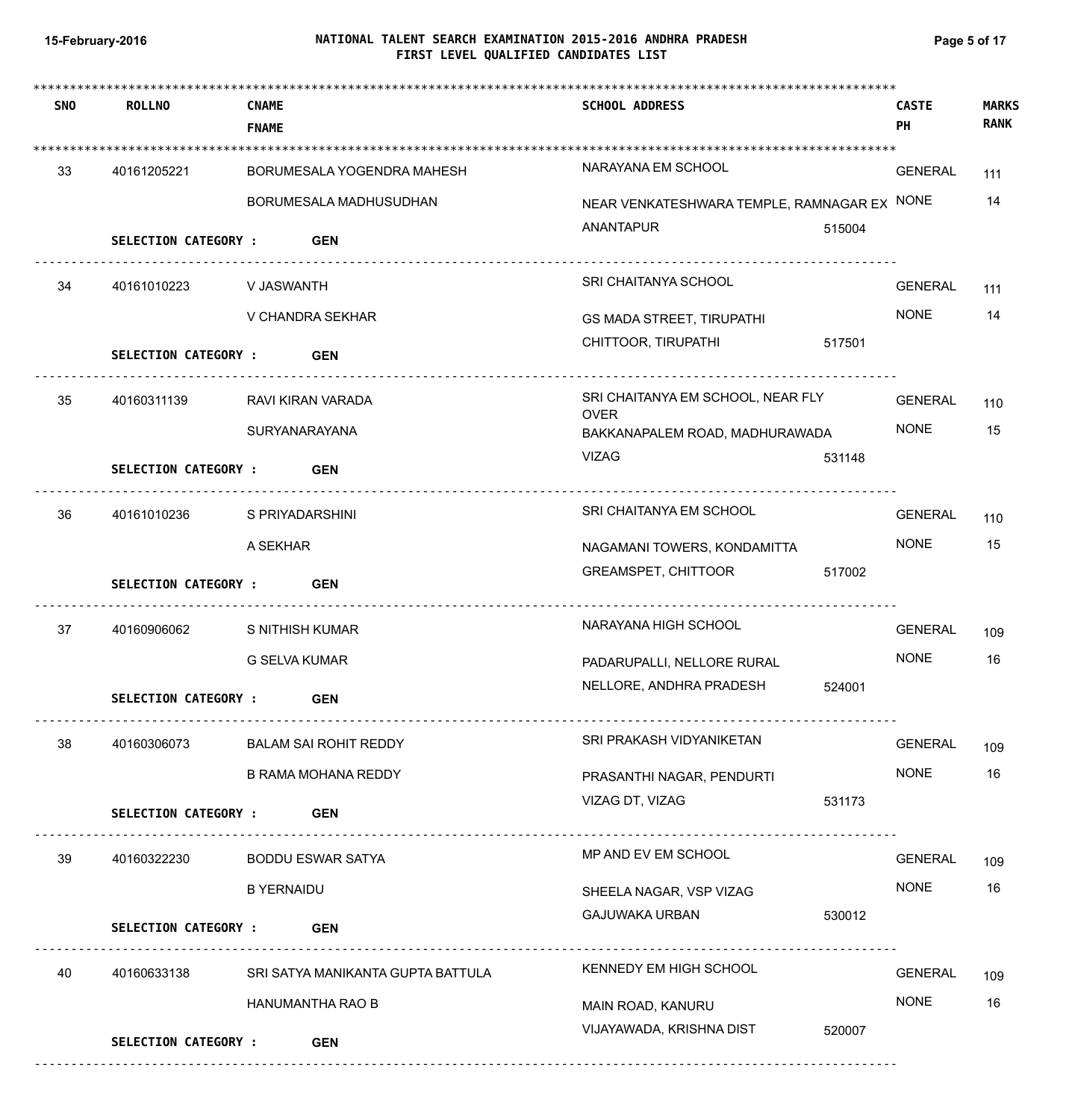# **NATIONAL TALENT SEARCH EXAMINATION 2015-2016 ANDHRA PRADESH 15-February-2016 Page 6 of 17 FIRST LEVEL QUALIFIED CANDIDATES LIST**

| <b>SNO</b> | <b>ROLLNO</b>               | <b>CNAME</b>           | <b>SCHOOL ADDRESS</b>                         |        | <b>CASTE</b>   | <b>MARKS</b><br><b>RANK</b> |
|------------|-----------------------------|------------------------|-----------------------------------------------|--------|----------------|-----------------------------|
|            |                             | <b>FNAME</b>           |                                               |        | PH             |                             |
| 41         | 40160322070                 | K CHINNA               | MP AND EV ENGLISH MEDIUM SCHOOL               |        | <b>GENERAL</b> | 109                         |
|            |                             | <b>K SRINU</b>         | SHEELA NAGAR, VIZAG                           |        | <b>NONE</b>    | 16                          |
|            | <b>SELECTION CATEGORY :</b> | <b>GEN</b>             | GAJUWAKA URBAN, VIZAG                         | 530012 |                |                             |
| 42         | 40160628107                 | GOLI AANANDAVARDHAN    | VISWABHARATI EM HIGH SCHOOL                   |        | <b>GENERAL</b> | 109                         |
|            |                             | <b>G RAGHUVEERA</b>    | RAJENDRA NAGAR, IV LANE                       |        | <b>NONE</b>    | 16                          |
|            | <b>SELECTION CATEGORY :</b> | <b>GEN</b>             | GUDIVADA, KRISHNA DIST                        | 521301 |                |                             |
| 43         | 40161108033                 | SANGARAJU DIVYA        | SRI CHAKRA HIGH SCHOOL                        |        | <b>GENERAL</b> | 109                         |
|            |                             | S RAMA RAJU            | <b>BOSE NAGAR, RAYACHOTI</b>                  |        | <b>NONE</b>    | 16                          |
|            | <b>SELECTION CATEGORY :</b> | <b>GEN</b>             | KADAPA DIST, KADAPA, ANDHRA PRADES 6269       |        |                |                             |
|            |                             |                        |                                               |        |                |                             |
| 44         | 40160314255                 | PILLI SATYA SRUJANA    | MP AND EV EM SCHOOL                           |        | <b>GENERAL</b> | 108                         |
|            |                             | P B G TILAK            | SHEELA NAGAR, VISAKHAPATNAM DIST              |        | <b>NONE</b>    | 17                          |
|            | <b>SELECTION CATEGORY :</b> | <b>GEN</b>             | VISAKHAPATNAM URBAN                           | 530012 |                |                             |
| 45         | 40160607039                 | PUSAPATI HASITHA HASTA | NARAYANA EM HIGH SCHOOL                       |        | <b>GENERAL</b> | 108                         |
|            |                             | P RAMAKRISHNA          | 32-9-1/A-B, MODHUGARDENS, MOGHULARAJPUR/ NONE |        |                | 17                          |
|            | <b>SELECTION CATEGORY :</b> | <b>GEN</b>             | VIJAYAWADA                                    | 520010 |                |                             |
| 46         | 40161202108                 | V LAVANYA              | NARAYANA EM HIGH SCHOOL                       |        | GENERAL        | 108                         |
|            |                             | V VENKATESULU          | DNO 13-3-389, GAYATHRI COMPLEX                |        | <b>NONE</b>    | 17                          |
|            | SELECTION CATEGORY : GEN    |                        | ANANTAPUR                                     | 515001 |                |                             |
| 47         | 40161314003                 | MAMILLA NIHARIKA       | SRI CHAITANYA EM HIGH SCHOOL                  |        | <b>ST</b>      | 108                         |
|            |                             | M RAMANA               | NR PETA, KURNOOL DIST                         |        | <b>NONE</b>    | 17                          |
|            | SELECTION CATEGORY : GEN    |                        | <b>KURNOOL</b>                                |        |                |                             |
| 48         | 40160322171                 | <b>CHARAN SAI</b>      | MP/EV EM SCHOOL                               |        | GENERAL        | 108                         |
|            |                             | <b>GANAPATHI RAO</b>   | SHEELA NAGAR, GAJUWAKA                        |        | <b>NONE</b>    | 17                          |
|            | <b>SELECTION CATEGORY :</b> | <b>GEN</b>             | VISAKHAPATNAM                                 | 530012 |                |                             |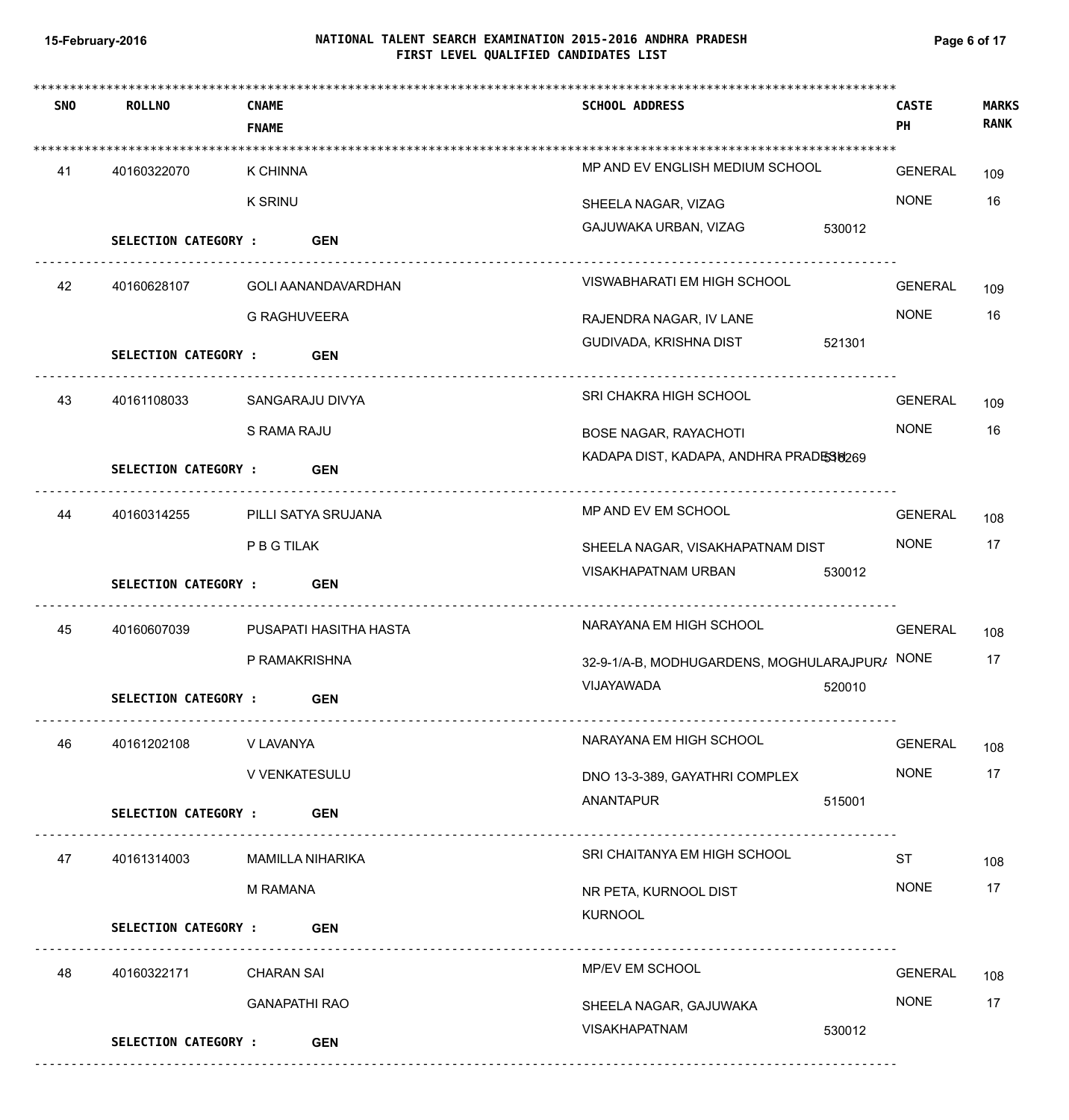# **NATIONAL TALENT SEARCH EXAMINATION 2015-2016 ANDHRA PRADESH 15-February-2016 Page 7 of 17 FIRST LEVEL QUALIFIED CANDIDATES LIST**

| <b>SNO</b> | <b>ROLLNO</b>               | <b>CNAME</b><br><b>FNAME</b>        | <b>SCHOOL ADDRESS</b>                 | PH        | <b>CASTE</b>   | <b>MARKS</b><br><b>RANK</b> |
|------------|-----------------------------|-------------------------------------|---------------------------------------|-----------|----------------|-----------------------------|
| 49         | 40161208173                 | K HARSHITH                          | NARAYANA EM HIGH SCHOOL               |           | <b>GENERAL</b> | 107                         |
|            |                             | K CHANDRASEKHAR                     | D NO 13-3-389, OPP APSRTC             |           | <b>NONE</b>    | 18                          |
|            | <b>SELECTION CATEGORY:</b>  | <b>GEN</b>                          | KHAJANAGAR, ANANTAPUR                 | 515001    |                |                             |
| 50         | 40160714083                 | KURAPATI PRANEETH                   | SRI CHAITANYA SCHOOL                  |           | <b>GENERAL</b> | 107                         |
|            |                             | <b>VIJAYA BHASKAR</b>               | <b>REDDY PALEM</b>                    |           | <b>NONE</b>    | 18                          |
|            | <b>SELECTION CATEGORY :</b> | <b>GEN</b>                          | <b>GUNTUR</b>                         | 522509    |                |                             |
| 51         | 40160627095                 | VISHNU MANOGNA M                    | KENNEDY EM HIGH SCHOOL                |           | <b>GENERAL</b> | 107                         |
|            |                             | SREENIVASA REDDY M                  | MAIN ROAD, KANURU                     |           | <b>NONE</b>    | 18                          |
|            | <b>SELECTION CATEGORY :</b> |                                     | VIJAYAWADA                            | 520007    |                |                             |
|            |                             | <b>GEN</b>                          |                                       |           |                |                             |
| 52         | 40160612033                 | INGUVA.SRI SAMPATH KUMAR RAGHAVA    | SRI CHAITANYA TECHNO SCHOOL           |           | <b>GENERAL</b> | 107                         |
|            |                             | I.A.PRASAD                          | PUNADIPADU VILL, KANKIPADU MANDAL     |           | <b>NONE</b>    | 18                          |
|            | <b>SELECTION CATEGORY :</b> | <b>GEN</b>                          | VIJAYAWADA, KRISHNA DIST              | 521151    |                |                             |
| 53         | 40160316210                 | KOTA VENKATA KRISHNA SRI PRAVALLESH | MP/ EV EM SCHOOL                      |           | <b>GENERAL</b> | 107                         |
|            |                             | <b>K CHINNA</b>                     | SHEELA NAGAR                          |           | <b>NONE</b>    | 18                          |
|            | <b>SELECTION CATEGORY :</b> | <b>GEN</b>                          | VIZAG, AP                             | 530013    |                |                             |
| 54         | 40160420052                 | PALIVELA SAI SEETA RAMA HARISH      | TIRUMALA (EM) HIGH SCHOOL             |           | <b>GENERAL</b> | 106                         |
|            |                             | PALIVELA VENKATA SESHAGIRI PRASAD   | SEETHANAGARAM ROAD                    |           | <b>NONE</b>    | 19                          |
|            | <b>SELECTION CATEGORY:</b>  | <b>GEN</b>                          | KHATERU, E G DIST, RAJAHMUNDRY 533105 |           |                |                             |
| 55         | 40160322182                 | PUNEET PADWAR                       | <b>MP/EV EM SCHOOL</b>                | <b>ST</b> |                | 106                         |
|            |                             | PRADEEP PADWAR                      | SHEELA NAGAR                          |           | <b>NONE</b>    | 19                          |
|            | <b>SELECTION CATEGORY :</b> | <b>GEN</b>                          | <b>VISAKHAPATNAM</b>                  | 530012    |                |                             |
| 56         | 40160313038                 | BASINA SIVA BHASKARA SOUMITH        | MP/EV EM SCHOOL                       |           | <b>GENERAL</b> | 106                         |
|            |                             | <b>BASINA MALLIKHARJUNA RAO</b>     | SHEELA NAGAR                          |           | <b>NONE</b>    | 19                          |
|            | <b>SELECTION CATEGORY :</b> | <b>GEN</b>                          | VISAKHAPANTAM DIST                    | 530012    |                |                             |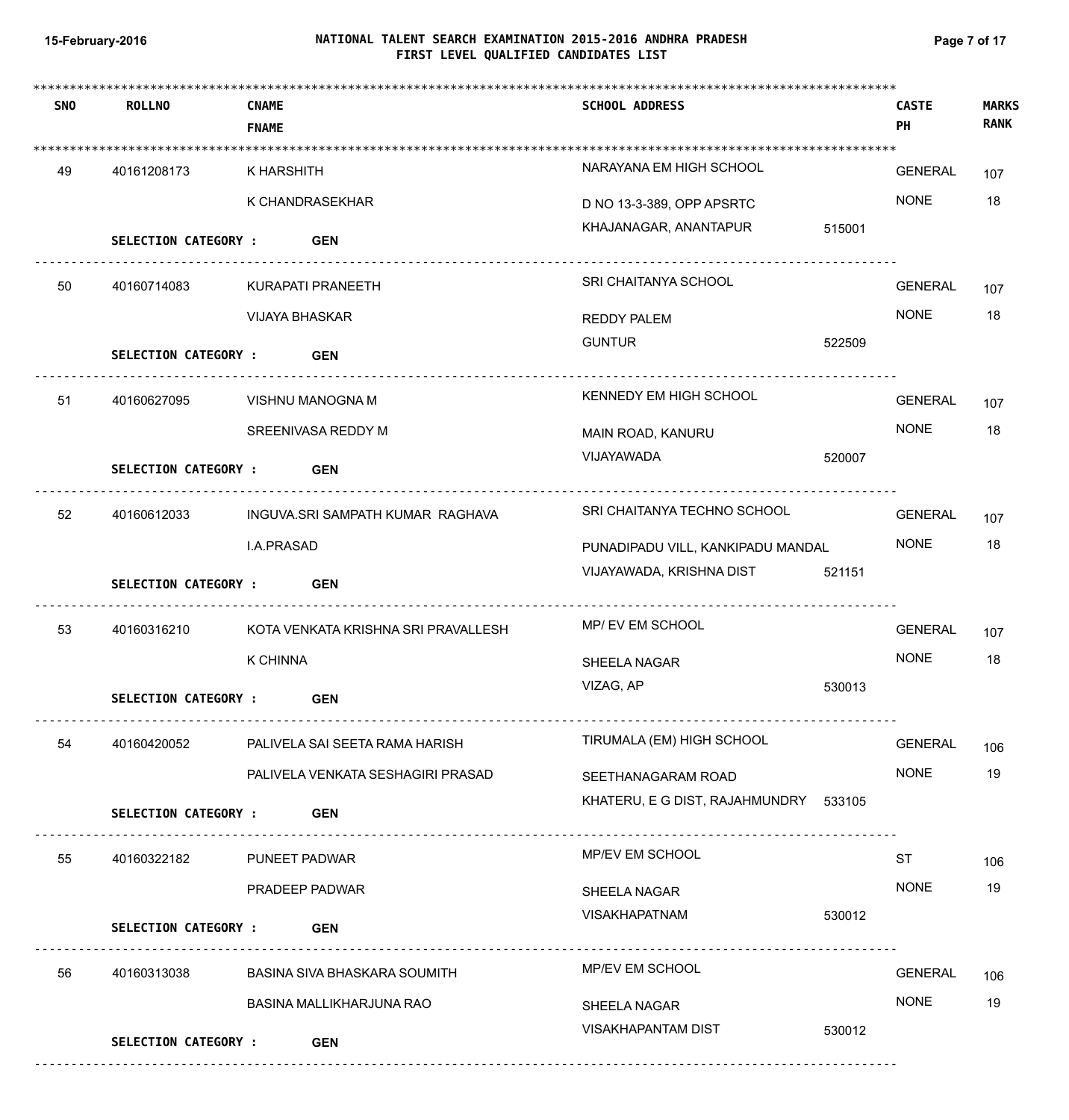# **NATIONAL TALENT SEARCH EXAMINATION 2015-2016 ANDHRA PRADESH 15-February-2016 Page 8 of 17 FIRST LEVEL QUALIFIED CANDIDATES LIST**

| <b>SNO</b> | <b>ROLLNO</b>               | <b>CNAME</b>                | <b>SCHOOL ADDRESS</b>                              | <b>CASTE</b>   | <b>MARKS</b> |
|------------|-----------------------------|-----------------------------|----------------------------------------------------|----------------|--------------|
|            |                             | <b>FNAME</b>                |                                                    | PH             | <b>RANK</b>  |
| 57         | 40160616178                 | NISSANKARA RAO PRASANTH     | SRI CHAITANYA HIGH SCHOOL                          | GENERAL        | 106          |
|            |                             | NISSANKARA RAO SRINIVAS     | 36/12/15/2A, MADHUCOMPLEX                          | <b>NONE</b>    | 19           |
|            | <b>SELECTION CATEGORY :</b> | <b>GEN</b>                  | MADHU GARDENS, MOGALRAJAPURAM520010<br>VIJAYAWADA  |                |              |
| 58         | 40160322224                 | T SRI PRIYAKSHITHA          | MP/EV EM SCHOOL                                    | <b>GENERAL</b> | 106          |
|            |                             | <b>BHASKAR SRI</b>          | SHEELA NAGAR, GAJUWAKA URBAN                       | <b>NONE</b>    | 19           |
|            | <b>SELECTION CATEGORY :</b> | <b>GEN</b>                  | VISAKHAPATNAM<br>530012                            |                |              |
| 59         | 40160306084                 | M SIVA SHANKAR              | DR KKRS GOWTHAM EM SCHOOL                          | <b>GENERAL</b> | 105          |
|            |                             | <b>M S R MURTHY</b>         | LAW SONS BAY COLONY                                | <b>NONE</b>    | 20           |
|            | <b>SELECTION CATEGORY :</b> | <b>GEN</b>                  | VISAKHAPATNAM URBAN<br>530017                      |                |              |
| 60         | 40160621071                 | M SHAIK WAJID               | SRI CHAITANYA HIGH SCHOOL                          | <b>GENERAL</b> | 105          |
|            |                             | <b>DASTAGIRI</b>            | PUNADIPADU VILL                                    | <b>NONE</b>    | 20           |
|            | <b>SELECTION CATEGORY :</b> | <b>GEN</b>                  | GOSALA POST, KRISHNA DIST, KANKIPAD20151<br>MANDAL |                |              |
| 61         | 40160312075                 | MARADANA SAI CHANDANA       | MP/EV EM SCHOOL                                    | <b>GENERAL</b> | 105          |
|            |                             | M SATYANARAYANA             | SHEELA NAGAR, VIZAG URBAN                          | <b>NONE</b>    | 20           |
|            | SELECTION CATEGORY :        | <b>GEN</b>                  | <b>VISAKHAPATNAM</b><br>530012                     |                |              |
| 62         | 40161205025                 | JAGGALA.MOUNIKA             | SRI CHAITANYA EM HIGH SCHOOL                       | <b>GENERAL</b> | 105          |
|            |                             | <b>J.RAVI</b>               | BANGALORE HIGH WAY, RUDRAM PETA BY PASS            | <b>NONE</b>    | 20           |
|            | <b>SELECTION CATEGORY :</b> | <b>GEN</b>                  | ANANTAPUR<br>515002                                |                |              |
| 63         | 40161307202                 | B PRATHUSHA DEEPTI REDDY    | NARAYANA EM HIGH SCHOOL                            | <b>GENERAL</b> | 105          |
|            |                             | <b>B RAMA KRISHNA REDDY</b> | D NO 1/1268-8, HBS COLONY, YEMMIGANUR              | <b>NONE</b>    | 20           |
|            | <b>SELECTION CATEGORY :</b> | <b>GEN</b>                  | <b>KURNOOL DIST</b><br>518360                      |                |              |
| 64         | 40160904163                 | KONDREDDY SNEHA SAMHITHA    | NARAYANA HIGH SCHOOL                               | <b>GENERAL</b> | 104          |
|            |                             | SRINIVASULU                 | RAMALINGAPURAM                                     | <b>NONE</b>    | 21           |
|            | <b>SELECTION CATEGORY :</b> | <b>GEN</b>                  | MINI BYPASS ROAD, NELLORE<br>524003                |                |              |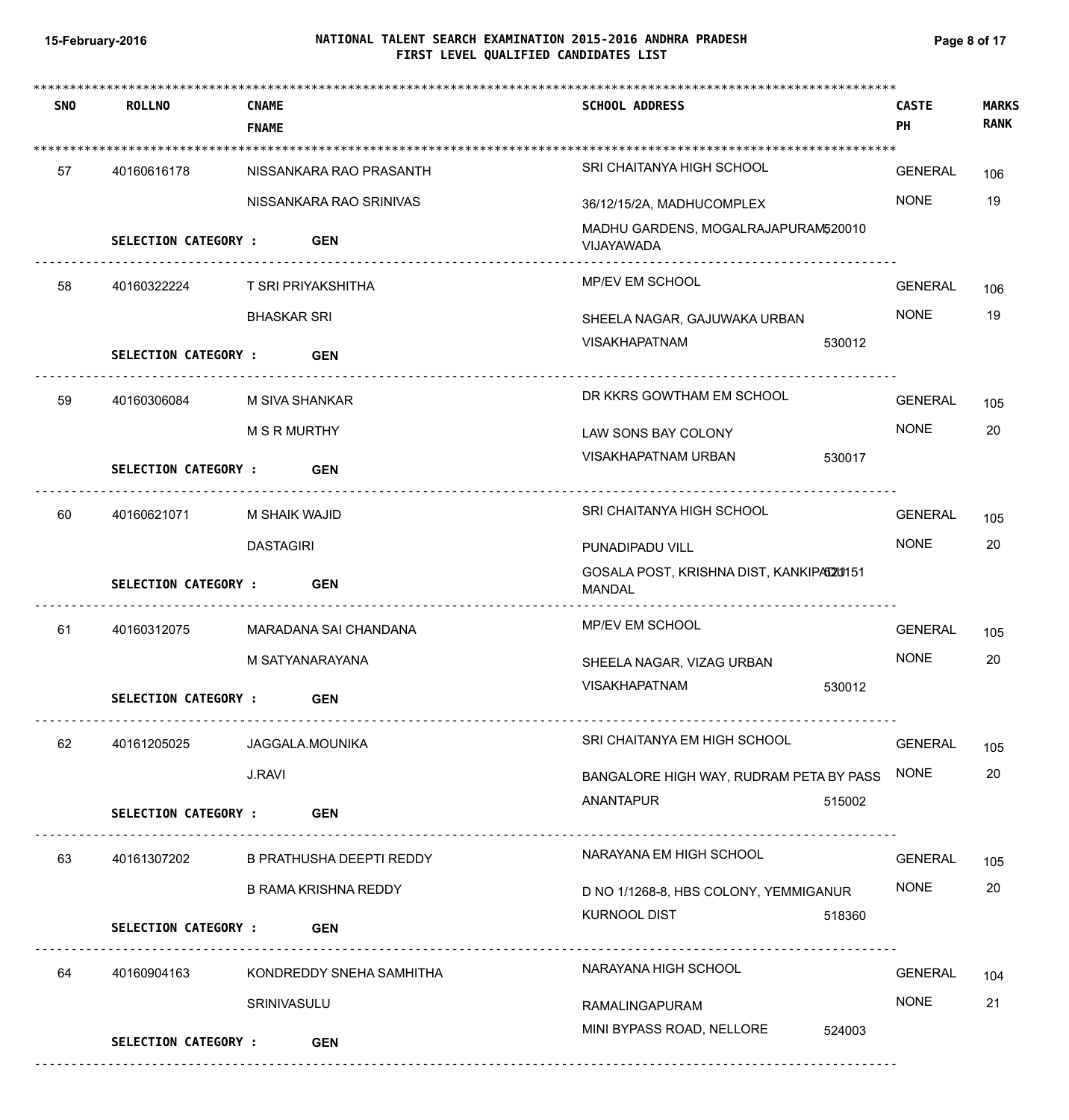# **NATIONAL TALENT SEARCH EXAMINATION 2015-2016 ANDHRA PRADESH 15-February-2016 Page 9 of 17 FIRST LEVEL QUALIFIED CANDIDATES LIST**

| <b>SNO</b> | <b>ROLLNO</b>               | <b>CNAME</b><br><b>FNAME</b> |                                 | <b>SCHOOL ADDRESS</b>                                        |        | <b>CASTE</b><br>PH | <b>MARKS</b><br><b>RANK</b> |
|------------|-----------------------------|------------------------------|---------------------------------|--------------------------------------------------------------|--------|--------------------|-----------------------------|
| 65         | 40160418197                 | BASA SIDVIK                  |                                 | TIRUMALA EM HIGH SCHOOL                                      |        | GENERAL            | 104                         |
|            |                             |                              | <b>BASA VENKATA RAO</b>         | SEETHANAGARAM ROAD                                           |        | <b>NONE</b>        | 21                          |
|            | SELECTION CATEGORY : GEN    |                              |                                 | KATHERU, EAST GODAVARI, RAJAHMUNG3RY05                       |        |                    |                             |
| 66         | 40160413178                 | M SAI KRISHNA                |                                 | SRI CHAITANYA EM SCHOOL                                      |        | <b>GENERAL</b>     | 103                         |
|            |                             |                              | M PURNA CHANDRA RAO             | SANTHI NAGAR, GAZETTED OFFICERS COLONY                       |        | <b>NONE</b>        | 22                          |
|            | <b>SELECTION CATEGORY:</b>  |                              | <b>GEN</b>                      | <b>KAKINADA</b>                                              | 533003 |                    |                             |
| 67         | 40160103203                 | <b>M SAGAR</b>               |                                 | NARAYANA E-TECHNO SCHOOL                                     |        | GENERAL            | 103                         |
|            |                             | <b>RAMESH KUMAR</b>          |                                 | MADHURA NAGAR COLONY, SURYA MAHAL BACK NONE                  |        |                    | 22                          |
|            | <b>SELECTION CATEGORY:</b>  |                              | <b>GEN</b>                      | SRIKAKULAM                                                   | 532001 |                    |                             |
| 68         | 40160316012                 |                              | <b>HARSHIT KHANDELIA</b>        | <u>----------------------------------</u><br>MP/EV EM SCHOOL |        | <b>GENERAL</b>     | 103                         |
|            |                             | SUNIL KHANDELIA              |                                 | <b>SHEELA NAGAR</b>                                          |        | <b>NONE</b>        | 22                          |
|            | <b>SELECTION CATEGORY :</b> |                              | <b>GEN</b>                      | <b>VISAKHAPATNAM</b>                                         | 530012 |                    |                             |
| 69         | 40160305285                 |                              | GANESH SHIRIDI BALAJI UDAYAGIRI | LITTLE ANGELS SCHOOL                                         |        | <b>GENERAL</b>     | 103                         |
|            |                             | U S S SESHAGIRI              |                                 | SECOT-3, MVP COLONY                                          |        | <b>NONE</b>        | 22                          |
|            | SELECTION CATEGORY :        |                              | <b>GEN</b>                      | <b>VISAKHAPATNAM</b>                                         | 530017 |                    |                             |
| 70         | 40161314104                 |                              | GAJULA SAI CHAITANYA            | SRI CHAITANYA EM HIGH SCHOOL                                 |        | GENERAL            | 103                         |
|            |                             | <b>G BALA VEERAPPA</b>       |                                 | ASHOK REDDY ESTATE                                           |        | <b>NONE</b>        | 22                          |
|            | SELECTION CATEGORY : GEN    |                              |                                 | NANDYAL, KURNOOL AP                                          | 518501 |                    |                             |
| 71         | 40160413138                 |                              | KOMARAPU SRI ASLEESHA           | ADITYA PUBLIC SCHOOL                                         |        | SC                 | 103                         |
|            |                             |                              | KOMARAPU SURYA CHANDRA RAO      | SRINAGAR, KAKINADA URBAN                                     |        | <b>NONE</b>        | 22                          |
|            | <b>SELECTION CATEGORY :</b> |                              | <b>GEN</b>                      | E G DIST, KAKINADA                                           | 533003 |                    |                             |
| 72         | 40160901141                 |                              | KOTAM REDDY GANESH REDDY        | NARAYANA HIGH SCHOOL                                         |        | <b>GENERAL</b>     | 102                         |
|            |                             |                              | KOTAM REDDY SUNIL REDDY         | RAMESHREDDYNAGAR                                             |        | <b>NONE</b>        | 23                          |
|            | <b>SELECTION CATEGORY :</b> |                              | <b>GEN</b>                      | NELLORE                                                      | 524003 |                    |                             |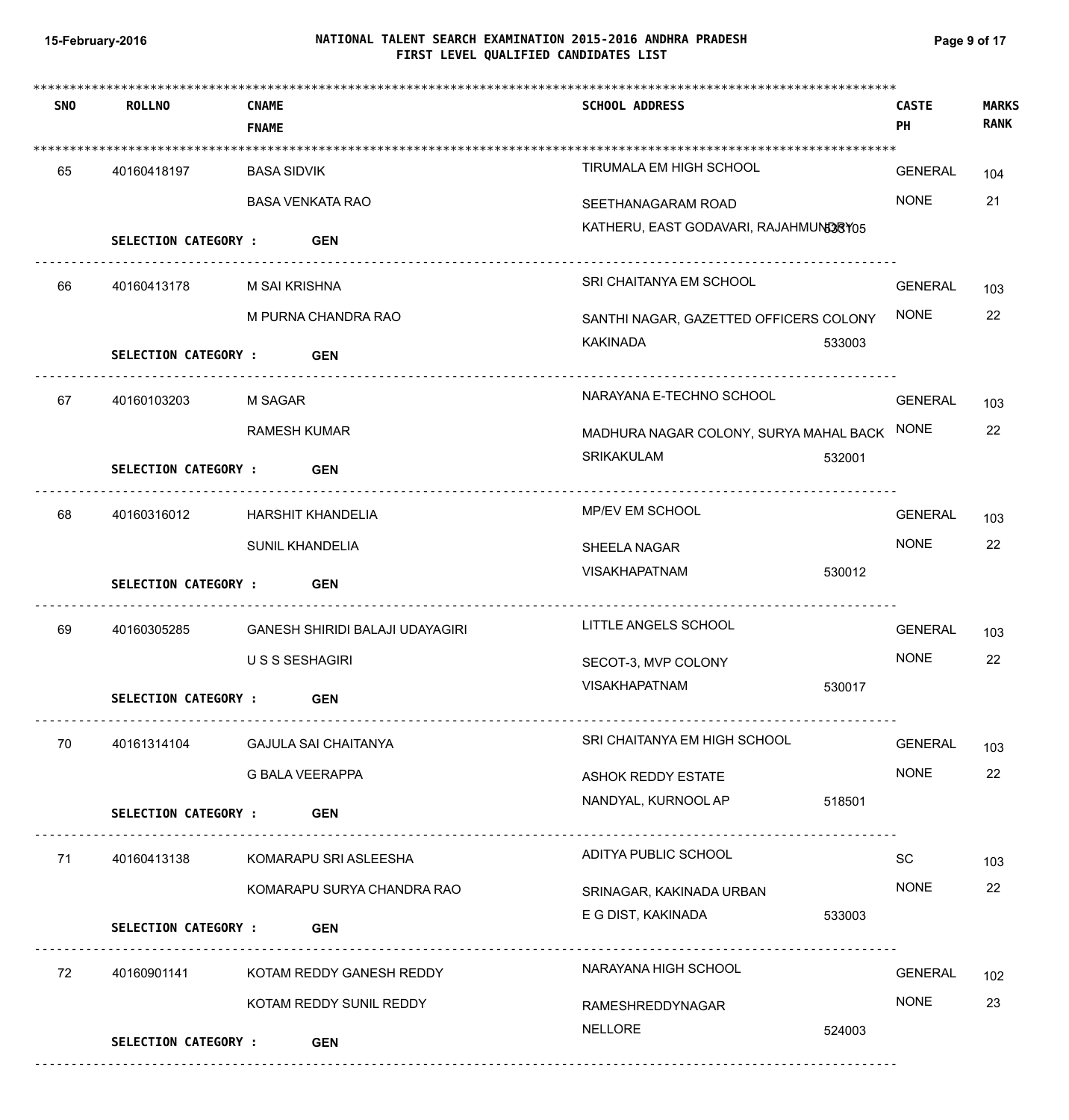# **NATIONAL TALENT SEARCH EXAMINATION 2015-2016 ANDHRA PRADESH 15-February-2016 Page 10 of 17 FIRST LEVEL QUALIFIED CANDIDATES LIST**

| <b>SNO</b> | ROLLNO                      | <b>CNAME</b><br><b>FNAME</b> | <b>SCHOOL ADDRESS</b>                                               | <b>CASTE</b><br>PH | <b>MARKS</b><br><b>RANK</b> |
|------------|-----------------------------|------------------------------|---------------------------------------------------------------------|--------------------|-----------------------------|
|            |                             |                              |                                                                     |                    |                             |
| 73         | 40160204150                 | TELU MAHATI SANTOSHI         | NARAYANA SCHOOL                                                     | <b>GENERAL</b>     | 102                         |
|            |                             | TELU NARASIMHA MURTY         | OPP RAJAHS PALACE, B/H ANDHRA BANK                                  | <b>NONE</b>        | 23                          |
|            | <b>SELECTION CATEGORY :</b> | <b>GEN</b>                   | BOBBILI, VIZIANAGARAM                                               | 535558             |                             |
| 74         | 40160905102                 | DONDETI UDAY KRISHNA REDDY   | NARAYANA HIGH SCHOOL                                                | <b>GENERAL</b>     | 102                         |
|            |                             | D SRINIVASULU REDDY          | PADARUPALLI, NELLORE RURAL                                          | <b>NONE</b>        | 23                          |
|            | <b>SELECTION CATEGORY :</b> | <b>GEN</b>                   | NELLORE, AP                                                         | 524001             |                             |
| 75         | 40161001114                 | <b>BEEMINI SAISREE</b>       | NARAYANA EM SCHOO, AIR BY PASS ROAD,                                | <b>GENERAL</b>     | 102                         |
|            |                             | <b>B NAGARAJU</b>            | TIRUPATHI, CHITTOOR DIST,                                           | <b>NONE</b>        | 23                          |
|            | <b>SELECTION CATEGORY :</b> | <b>GEN</b>                   | <b>TIRUPATHI URBAN</b>                                              | 517502             |                             |
| 76         | 40160315104                 | T GOGUL RAMAN                | DELHI PUBLIC SCHOOL                                                 | <b>ST</b>          | 102                         |
|            |                             | K THIRUNATHAN                | SECTOR-8, UKKUNAGARAM                                               | <b>NONE</b>        | 23                          |
|            | <b>SELECTION CATEGORY :</b> | <b>GEN</b>                   | VIZAG PLANT VIZAG DIST                                              | 530032             |                             |
| 77         | 40161102134                 | MOORE SAI JYOTHIKA           | RAJU HIGH SCHOOL                                                    | <b>GENERAL</b>     | 102                         |
|            |                             | M RAMESH KUMAR REDDY         | MADANA PALLI ROAD, RAYACHOTY                                        | <b>NONE</b>        | 23                          |
|            | SELECTION CATEGORY :        | <b>GEN</b>                   | KADAPA DIST, AP                                                     | 516269             |                             |
| 78         | 40161108059                 | <b>GV NITHISH</b>            | RAJU HIGH SCHOOL                                                    | GENERAL            | 102                         |
|            |                             | BHANU MURTHY RAJU            | NOONEVARI PALLI ROAD,                                               | <b>NONE</b>        | 23                          |
|            | SELECTION CATEGORY :        | <b>GEN</b>                   | RAJAMPET, KADAPA DIST                                               | 516115             |                             |
| 79         | 40160201096                 | <b>VARSHITA SIRIPURU</b>     | SRI CHAITANYA EM SCHOOL                                             | <b>GENERAL</b>     | 102                         |
|            |                             | SD PRASAD KUMAR              | NEAR CBM CHURCH, BALIJIPETA ROAD                                    | <b>NONE</b>        | 23                          |
|            | SELECTION CATEGORY :        | <b>GEN</b>                   | BOBBILI, VIZIANAGARAM DIST                                          | 535558             |                             |
| 80         | 40160631067                 | ADUNUKOTA YASWANTH           | ------------------------------------<br>VISWABHARATI EM HIGH SCHOOL | <b>GENERAL</b>     | 102                         |
|            |                             | <b>CHANDRA SEKHAR</b>        | RAJENDRA NAGAR IV LINE                                              | <b>NONE</b>        | 23                          |
|            | <b>SELECTION CATEGORY :</b> | <b>GEN</b>                   | GUDIVADA, KRISHNA                                                   | 521301             |                             |
|            |                             |                              |                                                                     |                    |                             |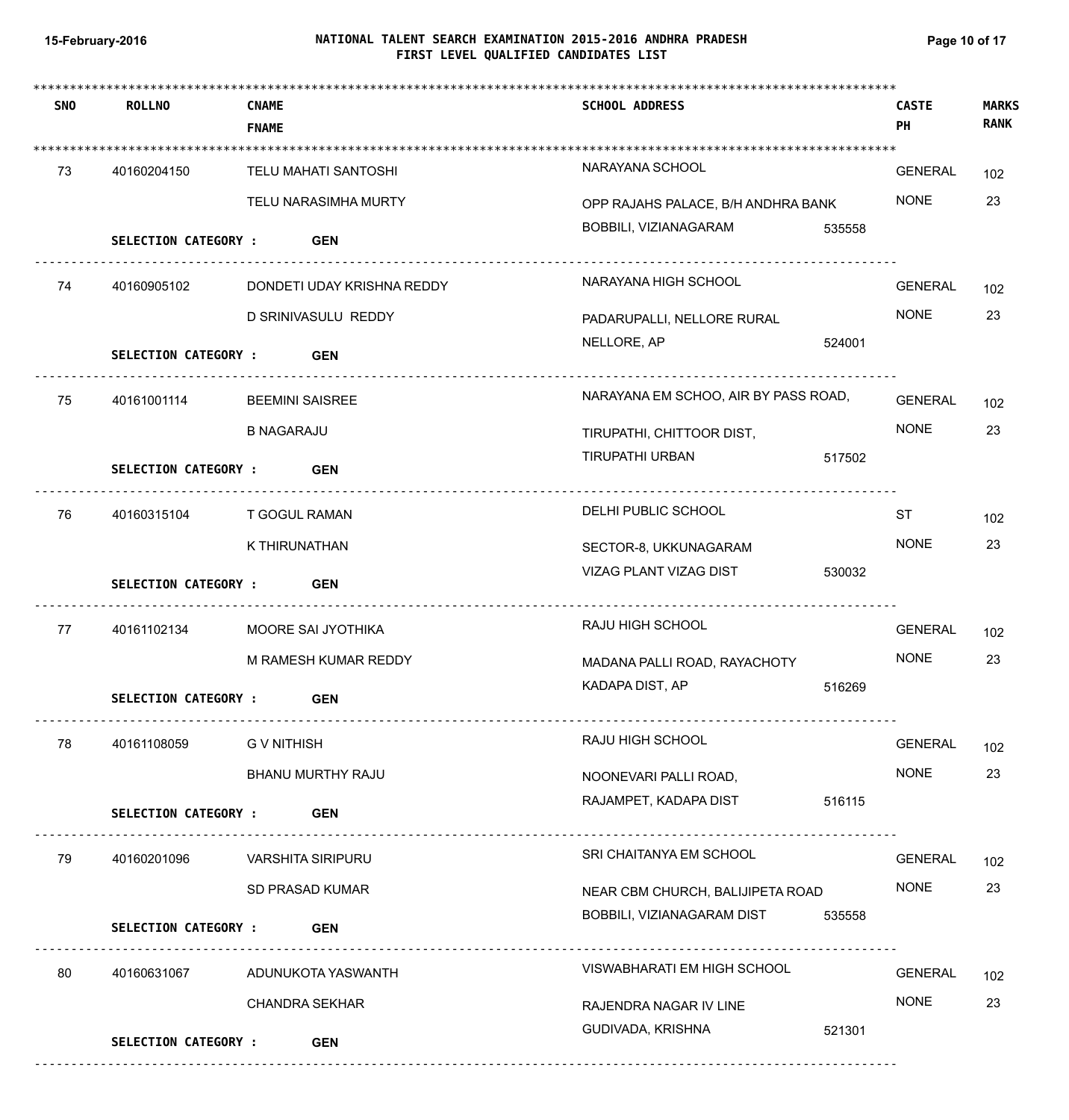# **NATIONAL TALENT SEARCH EXAMINATION 2015-2016 ANDHRA PRADESH 15-February-2016 Page 11 of 17 FIRST LEVEL QUALIFIED CANDIDATES LIST**

| <b>SNO</b> | <b>ROLLNO</b>               | <b>CNAME</b><br><b>FNAME</b> |                                | <b>SCHOOL ADDRESS</b>         |        | <b>CASTE</b><br>PH | <b>MARKS</b><br><b>RANK</b> |
|------------|-----------------------------|------------------------------|--------------------------------|-------------------------------|--------|--------------------|-----------------------------|
| 81         | 40160403170                 | <b>GANDI HEMAJA</b>          |                                | ADITYA PUBLIC SCHOOL          |        | <b>GENERAL</b>     | 102                         |
|            |                             |                              | <b>GANDI BHANOJI RAO</b>       | SRINAGAR KAKINADA             |        | <b>NONE</b>        | 23                          |
|            | SELECTION CATEGORY : GEN    |                              |                                | EAST GODAVARI DIST            | 533003 |                    |                             |
| 82         | 40160316135                 | <b>GOLIVI PRIYANKA</b>       |                                | MP / EV EM SCHOOL             |        | <b>GENERAL</b>     | 102                         |
|            |                             |                              | <b>G PRADEEP KUMAR</b>         | SHEELA NAGAR, VSP             |        | <b>NONE</b>        | 23                          |
|            | <b>SELECTION CATEGORY :</b> |                              | <b>GEN</b>                     | GAJUWAKA, VIZAG               | 530012 |                    |                             |
| 83         | 40161302103                 |                              | KARNUTHALA JEEVANAKRUTHI       | NARAYANA EM SCHOOL            |        | <b>GENERAL</b>     | 101                         |
|            |                             |                              | P VENKATA RAMANA               | MADHAVA NAGAR, KALLUR MANDAL  |        | <b>NONE</b>        | 24                          |
|            | <b>SELECTION CATEGORY :</b> |                              | <b>GEN</b>                     | <b>KURNOOL</b>                | 518002 |                    |                             |
|            |                             |                              |                                |                               |        |                    |                             |
| 84         | 40160413195                 |                              | GADIKOYILA SATYA VAMSI         | ADITYA PUBLIC SCHOOL          |        | <b>GENERAL</b>     | 101                         |
|            |                             |                              | GADIKOYILA NAGA SATYA NARAYANA | SAI NAGAR, KAKINADA           |        | <b>NONE</b>        | 24                          |
|            | <b>SELECTION CATEGORY :</b> |                              | <b>GEN</b>                     | E G DIST, KAKINADA            | 533003 |                    |                             |
| 85         | 40160322064                 | APARNA SAKSHI                |                                | DELHI PUBLIC SCHOOL           |        | <b>GENERAL</b>     | 101                         |
|            |                             |                              | CHANDRA SHEKHAR PRASAD         | SECTOR-8, UKKUNAGARAM         |        | <b>NONE</b>        | 24                          |
|            | <b>SELECTION CATEGORY:</b>  |                              | <b>GEN</b>                     | VISAKHAPATNAM                 | 530032 |                    |                             |
| 86         | 40160320097                 | <b>RAHUL MALA</b>            |                                | KENDRIYA VIDYALAYA NO 1       |        | SC                 | 101                         |
|            |                             |                              | <b>JAGANNATH MALA</b>          | <b>INDUSTRIAL ESTATE AREA</b> |        | <b>NONE</b>        | 24                          |
|            | <b>SELECTION CATEGORY:</b>  |                              | <b>GEN</b>                     | SRIVIJAYANAGAR                | 530007 |                    |                             |
| 87         | 40160311146                 | D AKHIL DATTA                |                                | MP / EV EM SCHOOL             |        | <b>GENERAL</b>     | 101                         |
|            |                             | D SRINIVASA RAO              |                                | SHEELANAGAR                   |        | <b>NONE</b>        | 24                          |
|            | <b>SELECTION CATEGORY :</b> |                              | <b>GEN</b>                     | GAJUWAKA, VISAKHAPATNAM       | 530012 |                    |                             |
| 88         | 40160902146                 |                              | <b>THAKSHIT CHOWDARY</b>       | NARAYANA HIGH SCHOOL          |        | <b>GENERAL</b>     | 101                         |
|            |                             | <b>RAMESH BABU</b>           |                                | RAMALINGAPURAM                |        | <b>NONE</b>        | 24                          |
|            | <b>SELECTION CATEGORY :</b> |                              | <b>GEN</b>                     | <b>NELLORE</b>                | 524003 |                    |                             |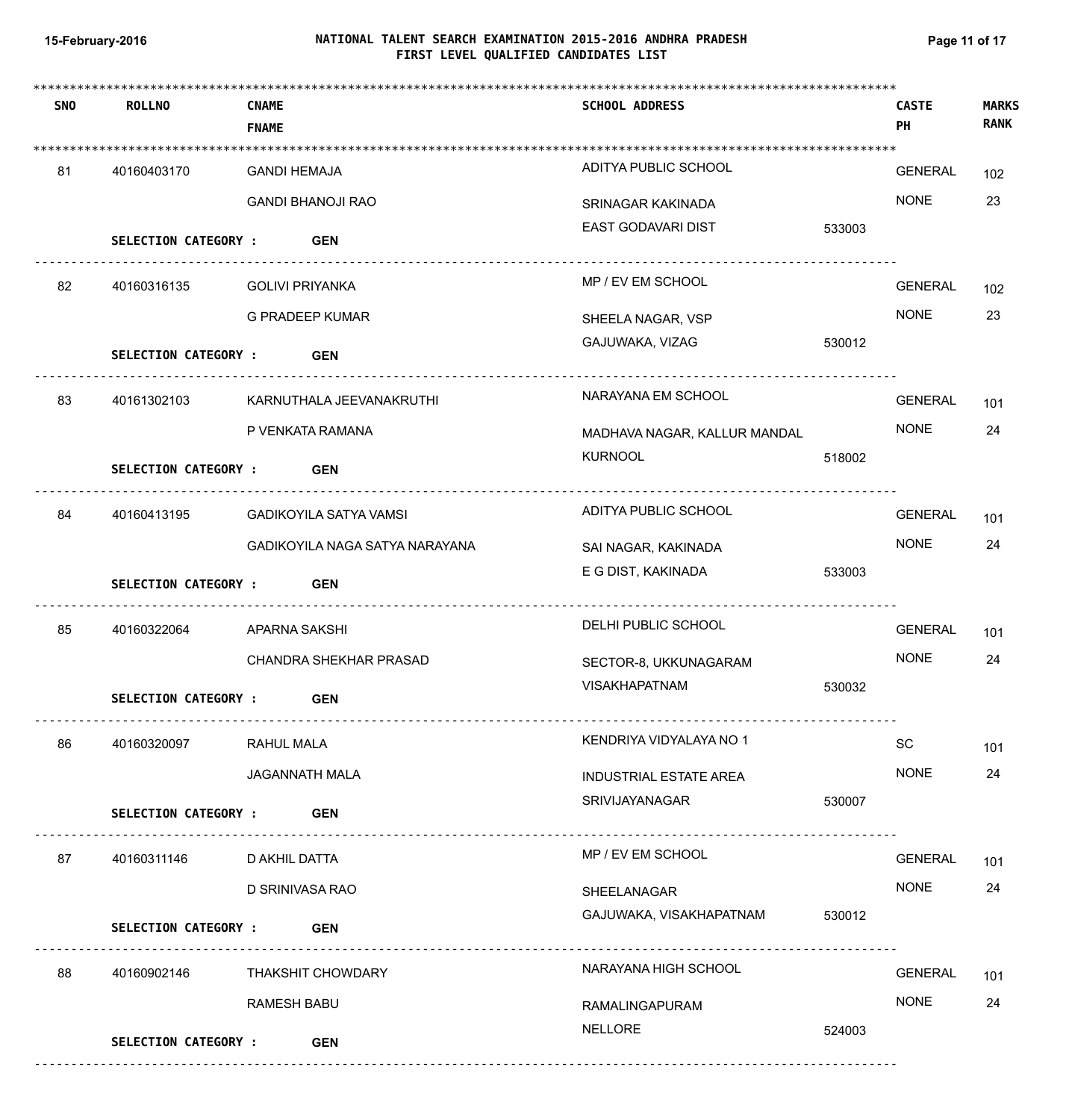# **NATIONAL TALENT SEARCH EXAMINATION 2015-2016 ANDHRA PRADESH 15-February-2016 Page 12 of 17 FIRST LEVEL QUALIFIED CANDIDATES LIST**

| <b>SNO</b> | <b>ROLLNO</b>               | <b>CNAME</b><br><b>FNAME</b> |                                      | <b>SCHOOL ADDRESS</b>        |        | <b>CASTE</b><br>PH | <b>MARKS</b><br><b>RANK</b> |
|------------|-----------------------------|------------------------------|--------------------------------------|------------------------------|--------|--------------------|-----------------------------|
|            |                             |                              |                                      |                              |        |                    |                             |
| 89         | 40161202247                 | P G SATHYA                   |                                      | NARAYANA EM HIGH SCHOOL      |        | GENERAL            | 101                         |
|            |                             | P G SURESH                   |                                      | GAYATRI COMPLEX, KHAJANAGAR  |        | <b>NONE</b>        | 24                          |
|            | SELECTION CATEGORY : GEN    |                              |                                      | ANANTAPUR                    | 515001 |                    |                             |
| 90         | 40160509231                 | KATIKI HARSHINI              |                                      | SRI CHAITANYA EM SCHOOL      |        | GENERAL            | 101                         |
|            |                             |                              | KATIKI SRINIVASA RAO                 | 4TH LANE, SANTHINAGAR        |        | <b>NONE</b>        | 24                          |
|            | <b>SELECTION CATEGORY:</b>  |                              | <b>GEN</b>                           | ELURU, WEST GODAVARI         | 534007 |                    |                             |
| 91         | 40160402011                 |                              | <b>BOLLEMPALLI RUCHITA</b>           | ADITYA PUBLIC SCHOOL         |        | <b>GENERAL</b>     | 100                         |
|            |                             |                              | B VEERA VENKATA SUBRAMANYA PEDDIRAJU | SRI NAGAR, KAKINADA          |        | <b>NONE</b>        | 25                          |
|            | <b>SELECTION CATEGORY :</b> |                              | <b>GEN</b>                           | <b>EAST GODAVARI</b>         | 533003 |                    |                             |
| 92         | 40160801016                 | V LAHARI                     |                                      | 001-01-01, ANJAIH ROAD       |        | <b>GENERAL</b>     | 100                         |
|            |                             | V SURESH                     |                                      | BRILLIANT COMPUTER EDUCATION |        | <b>NONE</b>        | 25                          |
|            | SELECTION CATEGORY : GEN    |                              |                                      | ONGOLE PRAKASAM DIST         | 523002 |                    |                             |
| 93         | 40160306126                 |                              | PUJARI SANTOSH KUMAR                 | NARAYANA EM SCHOOL           |        | <b>GENERAL</b>     | 100                         |
|            |                             | P RAMA KRISHNA               |                                      | MVP COLONY                   |        | <b>NONE</b>        | 25                          |
|            | <b>SELECTION CATEGORY:</b>  |                              | <b>GEN</b>                           | VISAKHAPATNAM, AP            | 530017 |                    |                             |
| 94         | 40160502031                 |                              | KOLLEPARA NEERAJ                     | SASI EM HIGH SCHOOL          |        | GENERAL            | 100                         |
|            |                             | RAM NARAYANA                 |                                      | VELIVENNU UNDRAJAVARAM       |        | <b>NONE</b>        | 25                          |
|            | <b>SELECTION CATEGORY:</b>  |                              | <b>GEN</b>                           | W G DIST, AP                 | 534329 |                    |                             |
| 95         | 40160634077                 |                              | VENKATA SATYA SAI ESHWAR RAHUL PULI  | KENNEDY EM HIGH SCHOOL       |        | <b>GENERAL</b>     | 100                         |
|            |                             |                              | <b>VENKATESWARA RAO PULI</b>         | MAIN ROAD, KANURU            |        | <b>NONE</b>        | 25                          |
|            | <b>SELECTION CATEGORY :</b> |                              | <b>GEN</b>                           | VIJAYAWADA                   | 520007 |                    |                             |
| 96         | 40160306078                 |                              | JANGALA SAI SUPRIYA                  | SRI PRAKASH VIDYANIKETAN     |        | <b>GENERAL</b>     | 100                         |
|            |                             |                              | JANGALA VARAHALA GUPTHAJEE           | PRASANTI NAGAR, PENDURTHI    |        | <b>NONE</b>        | 25                          |
|            | <b>SELECTION CATEGORY :</b> |                              | <b>GEN</b>                           | VISAKHAPATNAM AP             | 531173 |                    |                             |
|            |                             |                              |                                      |                              |        |                    |                             |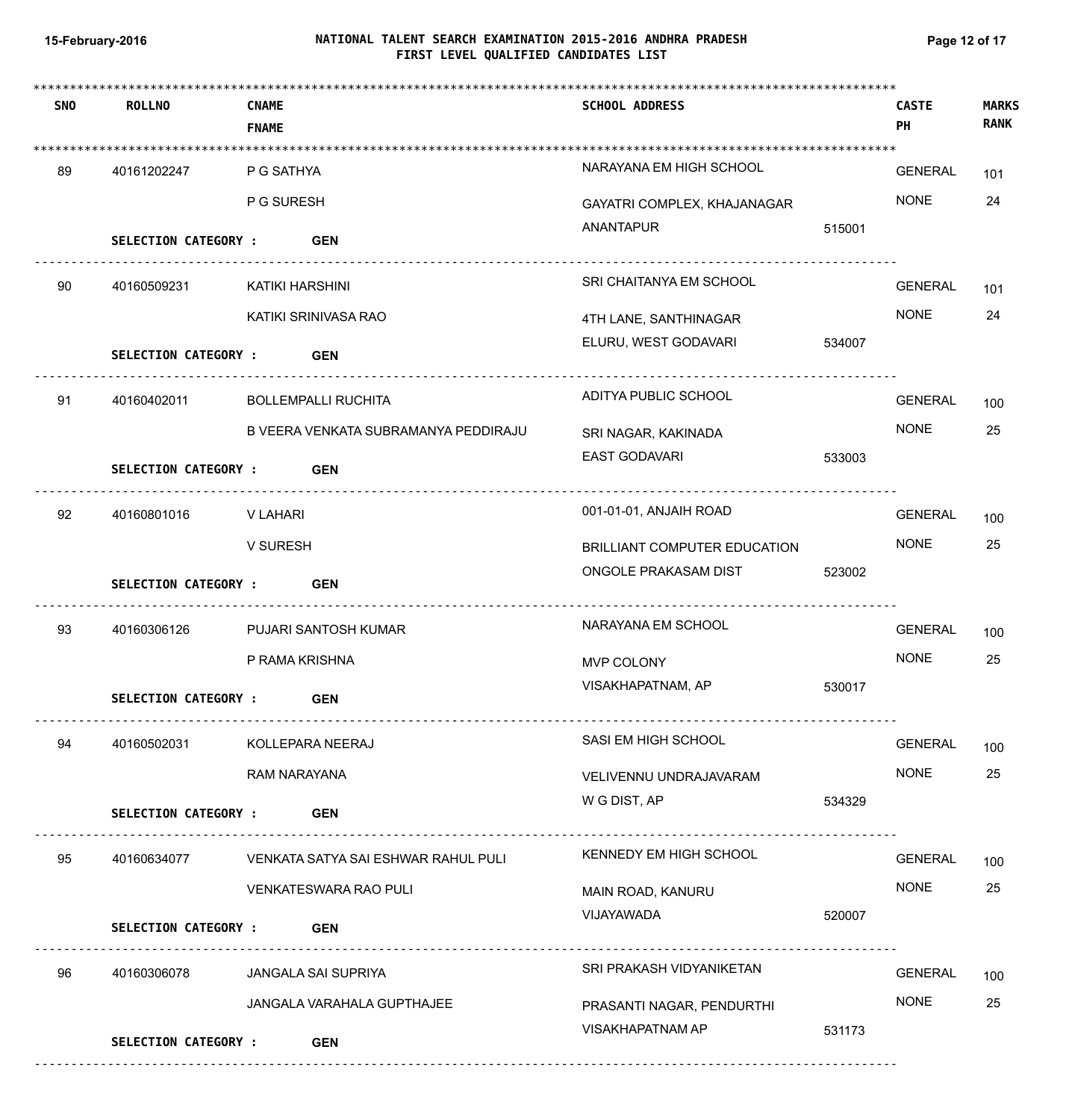# **NATIONAL TALENT SEARCH EXAMINATION 2015-2016 ANDHRA PRADESH 15-February-2016 Page 13 of 17 FIRST LEVEL QUALIFIED CANDIDATES LIST**

| <b>SNO</b> | <b>ROLLNO</b>               | <b>CNAME</b><br><b>FNAME</b> | <b>SCHOOL ADDRESS</b>                                                                                                                        | <b>CASTE</b><br><b>PH</b> | <b>MARKS</b><br><b>RANK</b> |
|------------|-----------------------------|------------------------------|----------------------------------------------------------------------------------------------------------------------------------------------|---------------------------|-----------------------------|
|            |                             |                              |                                                                                                                                              |                           |                             |
| 97         | 40160709211                 | K KHYATHI SRI                | BHASHYAM HIGH SCHOOL                                                                                                                         | <b>GENERAL</b>            | 100                         |
|            |                             | K SRINIVASA RAO              | CHANDRA MOULI NAGAR, 3RD LINE                                                                                                                | <b>NONE</b>               | 25                          |
|            | <b>SELECTION CATEGORY :</b> | <b>GEN</b>                   | RING ROAD, GUNTUR<br>522007                                                                                                                  |                           |                             |
| 98         | 40160705058                 | P PRAVEEN JOHN SAGAR         | BHASHYAM HIGH SCHOOL CHANDRAMOULI<br><b>NAGAR</b>                                                                                            | <b>SC</b>                 | 99                          |
|            |                             | <b>BABU</b>                  | <b>GUNTUR</b>                                                                                                                                | <b>NONE</b>               | 1                           |
|            | <b>SELECTION CATEGORY:</b>  | <b>SC</b>                    | ANDHRA PRADESH<br>522007                                                                                                                     |                           |                             |
| 99         | 40160607084                 | <b>CHAPPIDI SUNIL KUMAR</b>  | NARAYANA E.M.SCHOOL OPP WATER TANK                                                                                                           | <b>SC</b>                 | 96                          |
|            |                             | CH SRINIVASA RAO             | SIVALAYAM ROAD                                                                                                                               | <b>NONE</b>               | 2                           |
|            | <b>SELECTION CATEGORY :</b> | <b>SC</b>                    | KRISHNA DIST VUYYURU<br>521165                                                                                                               |                           |                             |
| 100        | 40161316130                 | PERIGALA NAMRATHA            | SRI CHAITANYA EM HIGH SCHOOL                                                                                                                 | <b>SC</b>                 | 95                          |
|            |                             | P HARI CHARAN                | N R PETA KURNOOL                                                                                                                             | <b>NONE</b>               | 3                           |
|            | <b>SELECTION CATEGORY :</b> | <b>SC</b>                    | ANDHRA PRADESH<br>518001                                                                                                                     |                           |                             |
| 101        | 40160701063                 | DASARI JAYAMSULEKHA          | <b>BHASHYAM HIGH SCHOOL</b>                                                                                                                  | SC                        | 95                          |
|            |                             | PRASADA RAO                  | RING ROAD CHANDRAMOULI NAGAR GUNTUR                                                                                                          | <b>NONE</b>               | 3                           |
|            | <b>SELECTION CATEGORY :</b> | <b>SC</b>                    | ANDHRA PRADESH<br>522007                                                                                                                     |                           |                             |
| 102        | 40160503130                 | PUCHAKAYALA HRITHIK MOHAN    | SASI EM HIGH SCHOOL MAIN ROAD<br>VELIVENNU                                                                                                   | <b>SC</b>                 | 94                          |
|            |                             | RAMA MOHAN                   | UNDRAJ VARAM MDL                                                                                                                             | <b>NONE</b>               | 4                           |
|            | <b>SELECTION CATEGORY:</b>  | <b>SC</b>                    | WEST GODAVARI A.P<br>534329                                                                                                                  |                           |                             |
| 103        | 40160901161                 | CHARISHMA NAKKA              | NARAYANA HIGH<br>SCHOOL, RAMALINGAPURAM                                                                                                      | SC                        | 93                          |
|            |                             | <b>RAMAIAH N</b>             | , MINI BY PASS ROAD, NELLORE-3, PINCO                                                                                                        | <b>NONE</b>               | 5                           |
|            | <b>SELECTION CATEGORY :</b> | <b>SC</b>                    | NELLORE-3<br>524003<br><u> 1990 - Paul Barbard II, marca eta erresta erresta erresta erresta erresta erresta erresta erresta erresta err</u> |                           |                             |
| 104        | 40160304261                 | ROSHAN RAJ DAS               | K.V-1 SVN SRI VIJAYANAGAR INDUSTRIAL                                                                                                         | SC                        | 91                          |
|            |                             | <b>UPENDRA DAS</b>           | <b>ESTATE VISAKHAPATNAM</b>                                                                                                                  | <b>NONE</b>               | 6                           |
|            | SELECTION CATEGORY :        | <b>SC</b>                    | AP<br>530007                                                                                                                                 |                           |                             |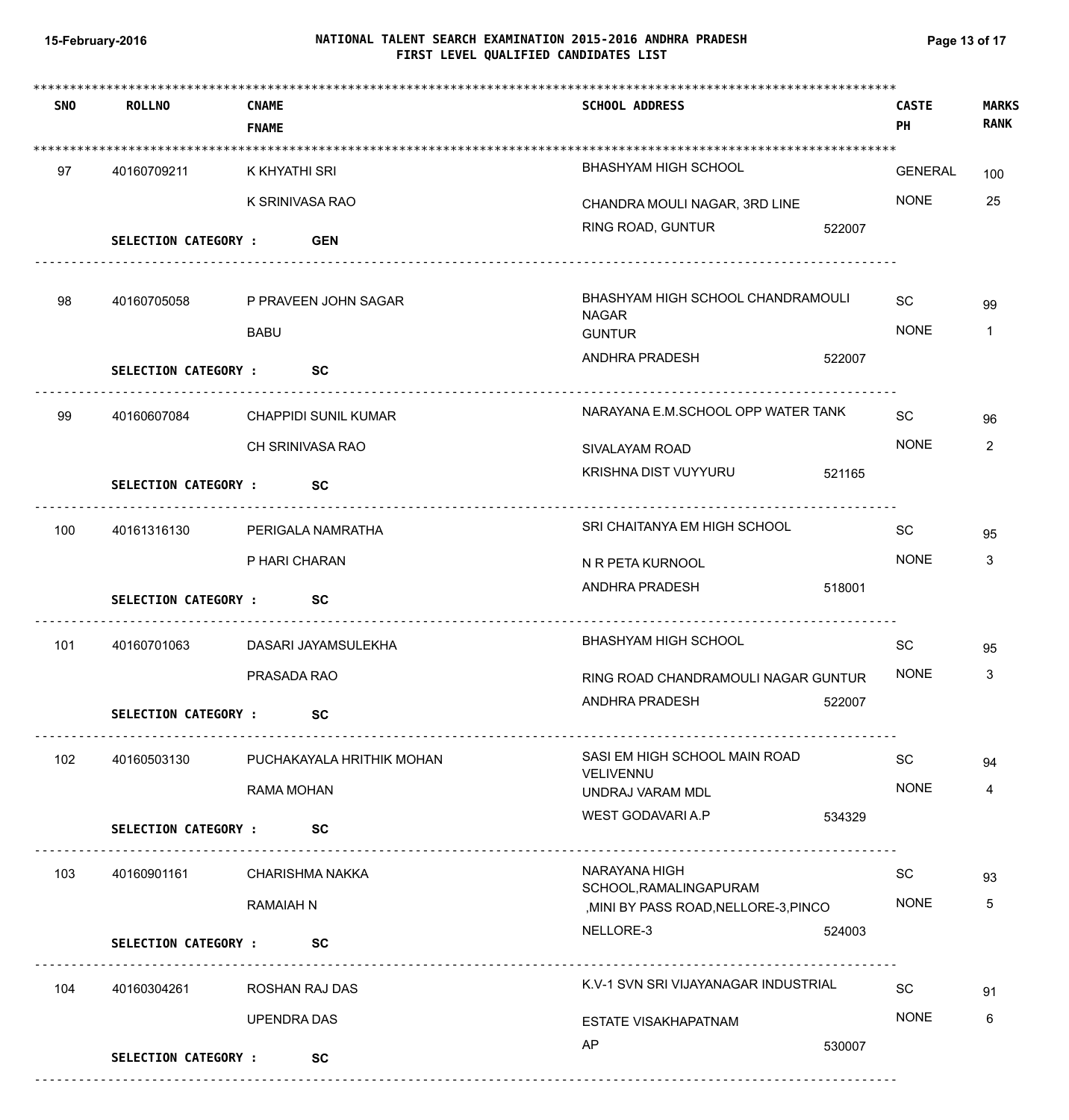# **NATIONAL TALENT SEARCH EXAMINATION 2015-2016 ANDHRA PRADESH 15-February-2016 Page 14 of 17 FIRST LEVEL QUALIFIED CANDIDATES LIST**

| <b>SNO</b> | <b>ROLLNO</b>               | <b>CNAME</b><br><b>FNAME</b>    | <b>SCHOOL ADDRESS</b>                   |        | <b>CASTE</b><br>PH | <b>MARKS</b><br><b>RANK</b> |
|------------|-----------------------------|---------------------------------|-----------------------------------------|--------|--------------------|-----------------------------|
|            |                             |                                 |                                         |        |                    |                             |
| 105        | 40160319004                 | VENKATA SAI SAMPATH JOSHI BURLA | SRI CHAITANYA TECHNO SCHOOL             |        | SC                 | 91                          |
|            |                             | <b>B RAMANA MURTHY</b>          | <b>GAMBHEERAM BOIYAPALEM</b>            |        | <b>NONE</b>        | 6                           |
|            | <b>SELECTION CATEGORY :</b> | <b>SC</b>                       | <b>VIZAG</b>                            | 531163 |                    |                             |
| 106        | 40160710151                 | SRITHA HADASSAH DUDDU           | NARAYANA EM HIGH SCHOOL                 |        | SC                 | 91                          |
|            |                             | <b>GOPI KRISHNA DUDDU</b>       | <b>BRUNDAVAN GARDENS GUNTUR</b>         |        | <b>NONE</b>        | 6                           |
|            | <b>SELECTION CATEGORY :</b> | <b>SC</b>                       | ANDHRA PRADESH                          | 522006 |                    |                             |
| 107        | 40160404151                 | KANCHARLA SURYA PADMA           | <b>SRI CHAITANYA SCHOOL</b>             |        | SC                 | 90                          |
|            |                             | <b>BHUJANGA RAO</b>             | DRAKSHARAMA ROAD KAPULA PALEM TALLAREVI |        | <b>NONE</b>        | 7                           |
|            | <b>SELECTION CATEGORY :</b> | <b>SC</b>                       | <b>EAST GODAVARI</b>                    | 533464 |                    |                             |
| 108        | 40160911077                 | <b>LALAM PRINCE JOB</b>         | NARAYANA E M HIGH SCHOOL                |        | SC                 | 89                          |
|            |                             | LALAM PADMANABHA RAO            | CHAITANYAPURI COLONYS IMHAPURI HOSPTAL  |        | <b>NONE</b>        | 8                           |
|            | <b>SELECTION CATEGORY :</b> | <b>SC</b>                       | NELLORE                                 | 524004 |                    |                             |
| 109        | 40160319012                 | <b>INJETI SAMEER PUSHPARAJ</b>  | M.P & E.V (E.M) SCHOOL                  |        | SC                 | 89                          |
|            |                             | I BABJI SYAM KUMAR              | SHEELA NAGAR VISAKHAPATNAM              |        | <b>NONE</b>        | 8                           |
|            | <b>SELECTION CATEGORY:</b>  | SC                              | ANDHRA PRADESH                          | 530012 |                    |                             |
| 110        | 40160911094                 | SAGUTURU SAI NAMITHA            | NARAYANA HIGH SCHOOL                    |        | SC                 | 89                          |
|            |                             | S RAMANAIAH                     | PADARUPALLI NELLORE RURAL               |        | <b>NONE</b>        | 8                           |
|            | SELECTION CATEGORY : SC     |                                 | ANDHRA PRADESH.                         |        |                    |                             |
| 111        | 40160904040                 | <b>GAMPA KRUPA TEJA</b>         | NARAYANA ENGLISH MEDIUM SCHOOL          |        | SC                 | 89                          |
|            |                             | MALLIKARJUNAIAH                 | BAMBAY HIGHWAY ROAD BUCHIREDDYPALEM     |        | <b>NONE</b>        | 8                           |
|            | <b>SELECTION CATEGORY :</b> | <b>SC</b>                       | <b>NELLORE</b>                          | 524305 |                    |                             |
| 112        | 40160504090                 | <b>GUMMADI KUMAR RAJU</b>       | SRI CHAITANYA E.M. SCHOOL               |        | SC                 | 89                          |
|            |                             | <b>G PRASAD</b>                 | NH-16 IKEYA NAGAR TANUKU                |        | <b>NONE</b>        | 8                           |
|            | <b>SELECTION CATEGORY :</b> | <b>SC</b>                       | WEST GODAVARI TANUKU                    | 534211 |                    |                             |
|            |                             |                                 |                                         |        |                    |                             |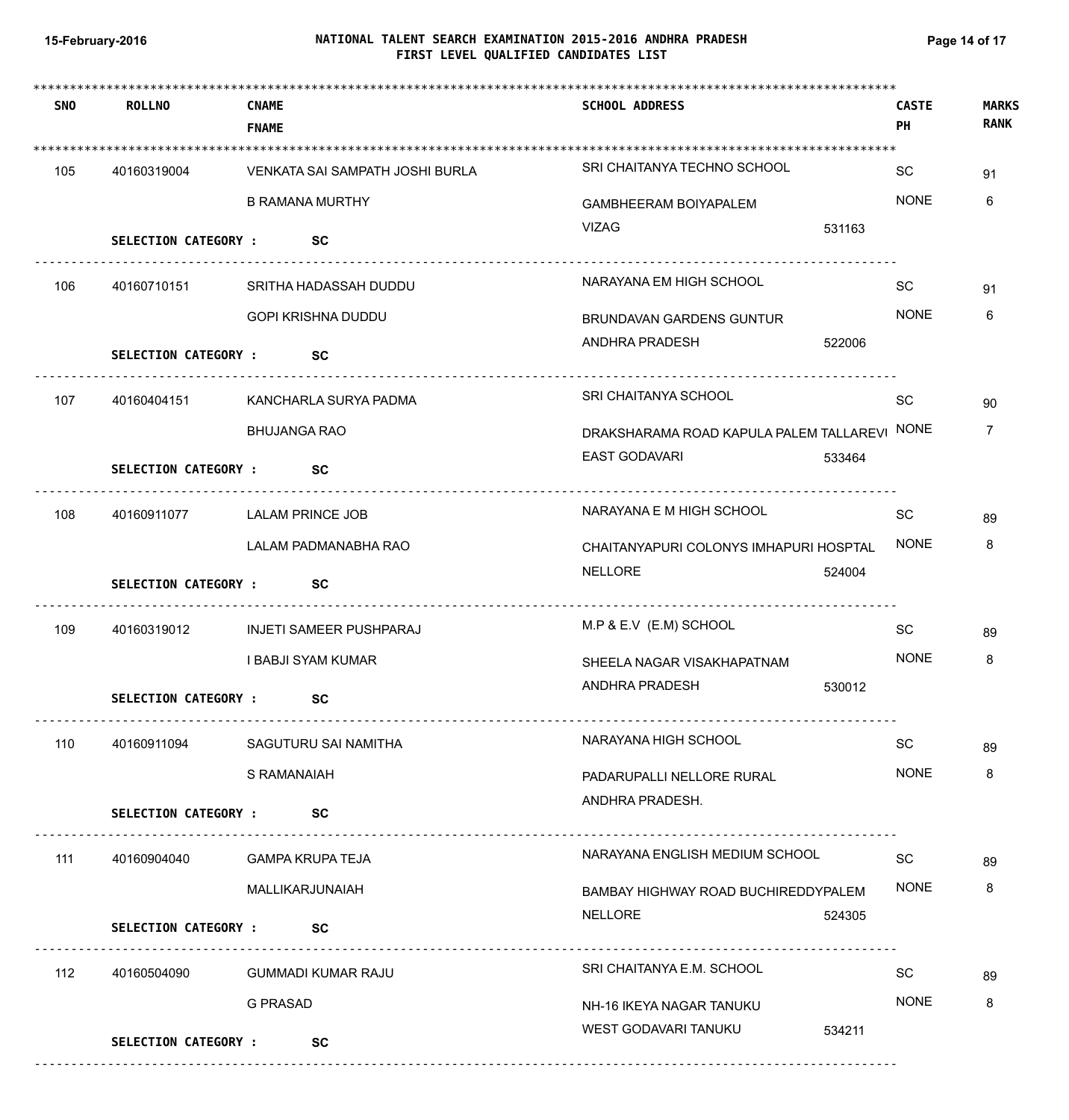# **NATIONAL TALENT SEARCH EXAMINATION 2015-2016 ANDHRA PRADESH 15-February-2016 Page 15 of 17 FIRST LEVEL QUALIFIED CANDIDATES LIST**

| <b>SNO</b> | <b>ROLLNO</b>               | <b>CNAME</b><br><b>FNAME</b> |                           | <b>SCHOOL ADDRESS</b>                          |        | <b>CASTE</b><br>PH | <b>MARKS</b><br><b>RANK</b> |
|------------|-----------------------------|------------------------------|---------------------------|------------------------------------------------|--------|--------------------|-----------------------------|
|            |                             |                              |                           |                                                |        |                    |                             |
| 113        | 40160802081                 |                              | <b>BHAVANA TULLIBILLI</b> | ONGOLE PUBLIC SCHOOL, GAUTHAMA<br><b>NAGAR</b> |        | SC                 | 88                          |
|            |                             |                              | TIRUPATHIRAO TULLIBILLI   |                                                |        | <b>NONE</b>        | 9                           |
|            | <b>SELECTION CATEGORY :</b> |                              | <b>SC</b>                 | PRAKASAM                                       | 523002 |                    |                             |
| 114        | 40160902218                 |                              | POLAMURI USHASWINI        | NARAYANA E M HIGHSCHOOL                        |        | SC                 | 88                          |
|            |                             |                              | POLAMURI RAMASRINIVAS     | CHAITANYAPURI COLONY VEDAYAPALEM               |        | <b>NONE</b>        | 9                           |
|            | <b>SELECTION CATEGORY :</b> |                              | <b>SC</b>                 | NELLORE                                        | 524003 |                    |                             |
| 115        | 40161312081                 |                              | MALLEPOGU NAMRATHA        | SRI CHAITANYA E M SCHOOL                       |        | SC                 | 88                          |
|            |                             | M HANUMANTHU                 |                           | 45/142-13, B-7, KAPPALA NAGAR                  |        | <b>NONE</b>        | 9                           |
|            | <b>SELECTION CATEGORY :</b> |                              | <b>SC</b>                 | <b>KURNOOL</b>                                 | 518003 |                    |                             |
| 116        | 40160410046                 |                              | GANTA TEJ CHARAN          | ADITYA PUBLIC SCHOOL                           |        | SC                 | 88                          |
|            |                             | <b>GANTA RAMESH</b>          |                           | SRINAGAR KAKINADA                              |        | <b>NONE</b>        | 9                           |
|            | SELECTION CATEGORY : SC     |                              |                           | EAST GODAVARI                                  | 533005 |                    |                             |
| 117        | 40160803133                 |                              | <b>HEMANTH SUDARSU</b>    | SRI CHAITANYA HIGH SCHOOL                      |        | SC                 | 88                          |
|            |                             | KOTESWARA RAO                |                           | BHAGYANAGAR ONGOLE PRAKASAM                    |        | <b>NONE</b>        | 9                           |
|            | <b>SELECTION CATEGORY :</b> |                              | SC                        | ANDHRA PRADESH                                 | 523001 |                    |                             |
| 118        | 40160417177                 |                              | PALIVELA MOUNIKA          | SRI SHIRDI SAI VIDYANIKETAN KADIAM             |        | <b>SC</b>          | 88                          |
|            |                             | P CHINNA                     |                           | <b>EAST GODAVARI</b>                           |        | <b>NONE</b>        | 9                           |
|            | <b>SELECTION CATEGORY :</b> |                              | <b>SC</b>                 | ANDHRA PRADESH                                 | 533126 |                    |                             |
| 119        | 40160634003                 |                              | SUNNAPURALLA SRIHARI NAIK | VISWABHARATI (E.M) HIGH SCHOOL, VISW           |        | <b>ST</b>          | 95                          |
|            |                             | S SRINIVAS NAIK              |                           | ABHARATI (E.M) HIGH SCHOOL                     |        | <b>NONE</b>        | $\mathbf{1}$                |
|            | <b>SELECTION CATEGORY :</b> |                              | <b>ST</b>                 | A NAGAR, IV LINE<br>GUDIVADA, KRISHNA          |        |                    |                             |
| 120        | 40161209243                 |                              | H SAI DARSHAN DRONACHARYA | D NO 13-3-389, GAYATHRI COMPLEX                |        | <b>ST</b>          | 93                          |
|            |                             | H SEKHAR NAIK                |                           | OPP APSRTC BUS STAND                           |        | <b>NONE</b>        | 2                           |
|            | <b>SELECTION CATEGORY :</b> |                              | <b>ST</b>                 | ANANTAPUR                                      | 515001 |                    |                             |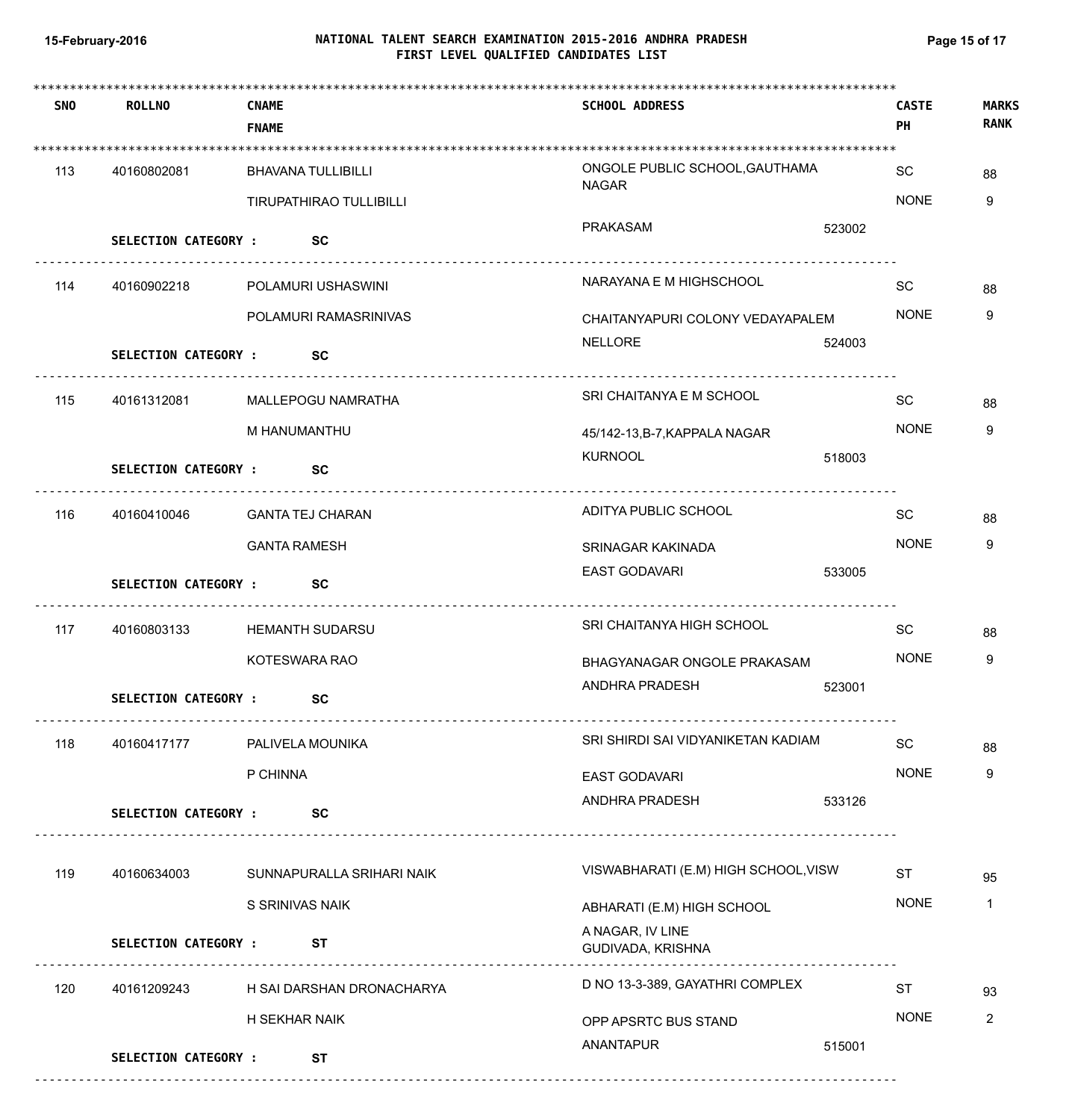# **NATIONAL TALENT SEARCH EXAMINATION 2015-2016 ANDHRA PRADESH 15-February-2016 Page 16 of 17 FIRST LEVEL QUALIFIED CANDIDATES LIST**

| <b>SNO</b> | <b>ROLLNO</b>               | <b>CNAME</b><br><b>FNAME</b>     | <b>SCHOOL ADDRESS</b>                  |        | <b>CASTE</b><br><b>PH</b> | <b>MARKS</b><br><b>RANK</b> |
|------------|-----------------------------|----------------------------------|----------------------------------------|--------|---------------------------|-----------------------------|
| 121        | 40160314130                 | <b>DRISHTI DAS</b>               | DELHI PUBLIC SCHOOL                    |        | ST                        | 90                          |
|            |                             | MR KALYAN DAS                    | SECTOR-8, UKKUNAGARAM                  |        | <b>NONE</b>               | 3                           |
|            | <b>SELECTION CATEGORY :</b> | ST                               | STEELPLANT VIZAG                       | 530032 |                           |                             |
| 122        | 40161201030                 | PALITHYA.DEVIKA                  | SRI CHAITANYA E.M. HIGH SCHOOL         |        | <b>ST</b>                 | 88                          |
|            |                             | P.C. VENKATESH                   | <b>BANGALORE HIGHWAY</b>               |        | <b>NONE</b>               | 4                           |
|            | <b>SELECTION CATEGORY :</b> | ST                               | RUYDRAMPETA BYPASS                     | 515002 |                           |                             |
| 123        | 40161110172                 | MUDE VAMSI NAIK                  | D A V HIGH SCHOOL                      |        | <b>ST</b>                 | 86                          |
|            |                             | <b>MUDE SANKAR NAIK</b>          | V V REDDY NAAR RTPP                    |        | <b>NONE</b>               | 5                           |
|            | <b>SELECTION CATEGORY :</b> | ST                               | KALAMALLA, KADAPA                      | 516312 |                           |                             |
| 124        | 40160201173                 | S SAI DHANUSH                    | THE SUN SCHOOL                         |        | ST                        | 84                          |
|            |                             | S VENKATA GANESH                 | 100FTRING ROAD, TOWN CENTRE            |        | <b>NONE</b>               | 6                           |
|            | <b>SELECTION CATEGORY :</b> | ST                               | LAYOUT, VIZIANAGARAM                   | 535002 |                           |                             |
| 125        | 40160902128                 | SAMUDRALA RAHUL                  | NARAYANA E.M HIGH SCHOOL               |        | <b>ST</b>                 | 83                          |
|            |                             | SAMUDRALA DAVEED                 | CHAITANYAPURI COLONY                   |        | <b>NONE</b>               | 7                           |
|            | <b>SELECTION CATEGORY:</b>  | <b>ST</b>                        | NEWAR SIMHAPURI HOSPITAL, NELLOR524004 |        |                           |                             |
| 126        | 40161006033                 | KAVADI MOUNIKA RAJ               | SRI CHAITANYA SCHOOL                   |        | <b>ST</b>                 | 83                          |
|            |                             | K MUNI RAJA                      | STV NAGAR MEENAKSHI TOWERS             |        | <b>NONE</b>               | $\overline{7}$              |
|            | <b>SELECTION CATEGORY :</b> | ST                               | <b>TIRUPATHI</b>                       | 517501 |                           |                             |
| 127        | 40160713233                 | <b>GUGGULOTHU VAMSIDHAR NAIK</b> | NARAYANA EM SCHOOL                     |        | <b>ST</b>                 | 83                          |
|            |                             | <b>SANKAR BABU</b>               | OPP IITOWN POLICE STATION ROAD         |        | <b>NONE</b>               | $\overline{7}$              |
|            | <b>SELECTION CATEGORY :</b> | ST                               | TENALI                                 | 522001 |                           |                             |
| 128        | 40160311053                 | ANJALI RAMESWARI                 | TIMPANY SENIOR SECONDARY SCHOOL        |        | <b>ST</b>                 | 82                          |
|            |                             | MANOJ KUMAR                      | <b>CBM COMPOUND</b>                    |        | <b>NONE</b>               | 8                           |
|            | <b>SELECTION CATEGORY :</b> | ST                               | <b>VISAKHAPATNAM</b>                   | 530003 |                           |                             |